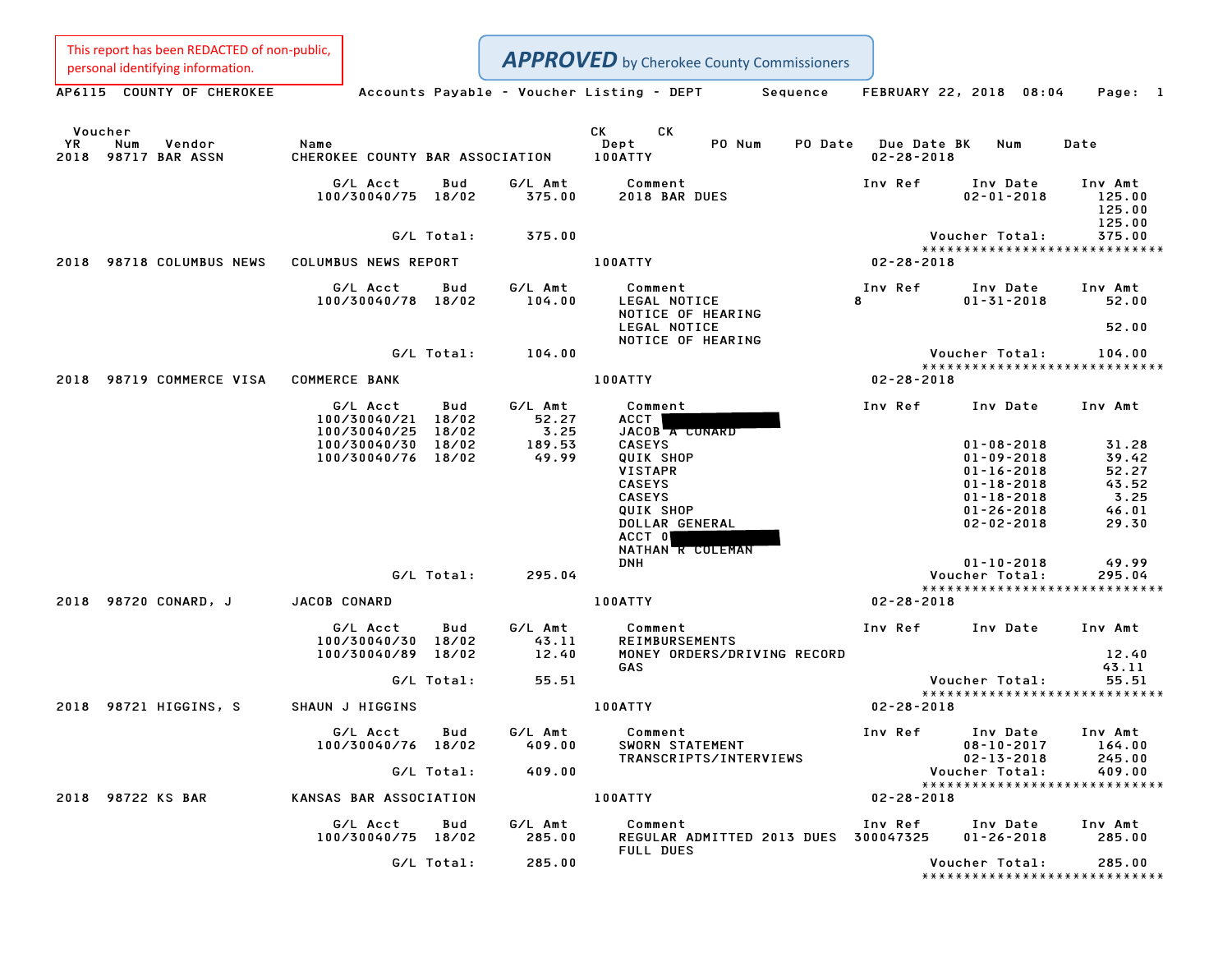|           |                                               |                                                                                                                |                                                               | AP6115 COUNTY OF CHEROKEE Accounts Payable – Voucher Listing – DEPT Sequence FEBRUARY 22, 2018 08:04                                                                                    |                                                                                                                                                                                                                                                      | Page: 2                           |
|-----------|-----------------------------------------------|----------------------------------------------------------------------------------------------------------------|---------------------------------------------------------------|-----------------------------------------------------------------------------------------------------------------------------------------------------------------------------------------|------------------------------------------------------------------------------------------------------------------------------------------------------------------------------------------------------------------------------------------------------|-----------------------------------|
| <b>YR</b> | Voucher<br>Num<br>Vendor<br>2018 98723 PLANET | <b>Name</b><br>PLANET TECHNOLOGIES                                                                             |                                                               | CK CK<br>PO Num<br>Dept<br>100ATTY                                                                                                                                                      | PO Date Due Date BK Num<br>$02 - 28 - 2018$                                                                                                                                                                                                          | Date                              |
|           |                                               | 100/30040/89 18/02                                                                                             |                                                               | G/L Acct Bud G/L Amt Comment<br>$0040/89$ $18/02$ $76.85$ SHRD SVR<br>G/L Total: 76.85                                                                                                  | Inv Ref      Inv Date     Inv Amt<br>I001076        01–26–2018         76.85                                                                                                                                                                         |                                   |
|           |                                               | 2018 98725 TDS TDS SERVICE                                                                                     |                                                               | 100ATTY                                                                                                                                                                                 |                                                                                                                                                                                                                                                      |                                   |
|           |                                               |                                                                                                                |                                                               | G/LAcct Bud G/LAmt Comment<br>100/30040/83 18/02 11.84 CONTRACT CHARGES 80663 02-15-2018 11.84<br>G/LTotal: 11.84 CONTRACT CHARGES 80663 02-15-2018 11.84<br>2019 02-28-2018 02-28-2018 |                                                                                                                                                                                                                                                      |                                   |
|           |                                               | 2018 98724 THOMSON REUTERS THOMSON REUTERS - WEST   100ATTY                                                    |                                                               |                                                                                                                                                                                         |                                                                                                                                                                                                                                                      |                                   |
|           |                                               | G/L Acct    Bud    G/L Amt    Comment<br>100/30040/75 18/02                                                    |                                                               | WEST INFORMATION CHARGES                                                                                                                                                                | Inv Ref Inv Date Inv Amt<br>837634738  02-01-2018  254.99<br>Voucher Total: 254.99<br>****************************                                                                                                                                   |                                   |
|           | 2018 98726 XEROX                              | XEROX CORPORATION THE RESERVE OF THE RESERVE OF THE RESERVE OF THE RESERVE OF THE RESERVE OF THE RESERVE OF TH |                                                               |                                                                                                                                                                                         | $02 - 28 - 2018$                                                                                                                                                                                                                                     |                                   |
|           |                                               |                                                                                                                |                                                               | G/L Acct  Bud  G/L Amt  Comment<br>100/30040/83 18/02  252.00  COPIER CHARGES<br>G/L Total:  252.00                                                                                     | Inv Ref Inv Date Inv Amt<br>092084609<br>Voucher Total:<br>*****************************                                                                                                                                                             | $02 - 01 - 2018$ 252.00<br>252.00 |
|           |                                               |                                                                                                                |                                                               |                                                                                                                                                                                         | DEPT Total:                                                                                                                                                                                                                                          | 2119.23                           |
|           | 2018 98706 CLERK                              | SEK COUNTY CLERKS ASSOCIATION 100CCLERK                                                                        |                                                               |                                                                                                                                                                                         | 02-28-2018                                                                                                                                                                                                                                           |                                   |
|           |                                               | G/L Acct<br>Bud<br>100/30020/75 18/02<br>G/L Total: 15.00                                                      |                                                               |                                                                                                                                                                                         | Comment 1nv Ref 1nv Date 1nv Amt 102-16-2018<br>2018 MEMBERSHIP DUES 15.00<br>2018 MEMBERSHIP DUES Voucher Total: 15.00<br>2018 MEMBERSHIP DUES 15.00<br>2018 MEMBERSHIP DUES                                                                        |                                   |
|           | 2018 98647 COMMERCE VISA COMMERCE BANK        |                                                                                                                |                                                               | <b>100CCLERK</b>                                                                                                                                                                        | $02 - 28 - 2018$                                                                                                                                                                                                                                     |                                   |
|           |                                               | G/L Acct Bud<br>100/30020/75 18/02<br>100/30020/29 18/02                                                       | 200.00                                                        | G/L Amt Comment<br><b>ACCT</b><br>RODNEY EDMONDSON                                                                                                                                      | Inv Ref Inv Date Inv Amt                                                                                                                                                                                                                             |                                   |
|           |                                               | 100/30020/28 18/02<br>160/30160/23 18/02<br>160/30160/73 18/02<br>160/30160/77 18/02                           | $9.76$<br>$9.76$<br>$149.84$<br>$44.67$<br>$6.50$<br>$196.74$ |                                                                                                                                                                                         | WWW.KSCOUNTYCLERKS<br>WWW.KSCOUNTYCLERKS<br>DOLLAR GENERAL<br>OFFICE MAX<br>JASON'S DELI<br>PARKING, CITY OF TOPEKA<br>JASON'S DELI<br>PARKING, CITY OF TOPEKA<br>JASON'S DELI<br>PARKING, CITY OF TOPEKA<br>JASON'S DELI<br>PARKING, CITY OF TOPEKA |                                   |
|           |                                               |                                                                                                                |                                                               |                                                                                                                                                                                         |                                                                                                                                                                                                                                                      |                                   |
|           |                                               |                                                                                                                | G/L Total: 607.51                                             |                                                                                                                                                                                         | Voucher Total:<br>******************************                                                                                                                                                                                                     | 607.51                            |
|           |                                               |                                                                                                                |                                                               |                                                                                                                                                                                         | DEPT<br>Total:                                                                                                                                                                                                                                       | 622.51                            |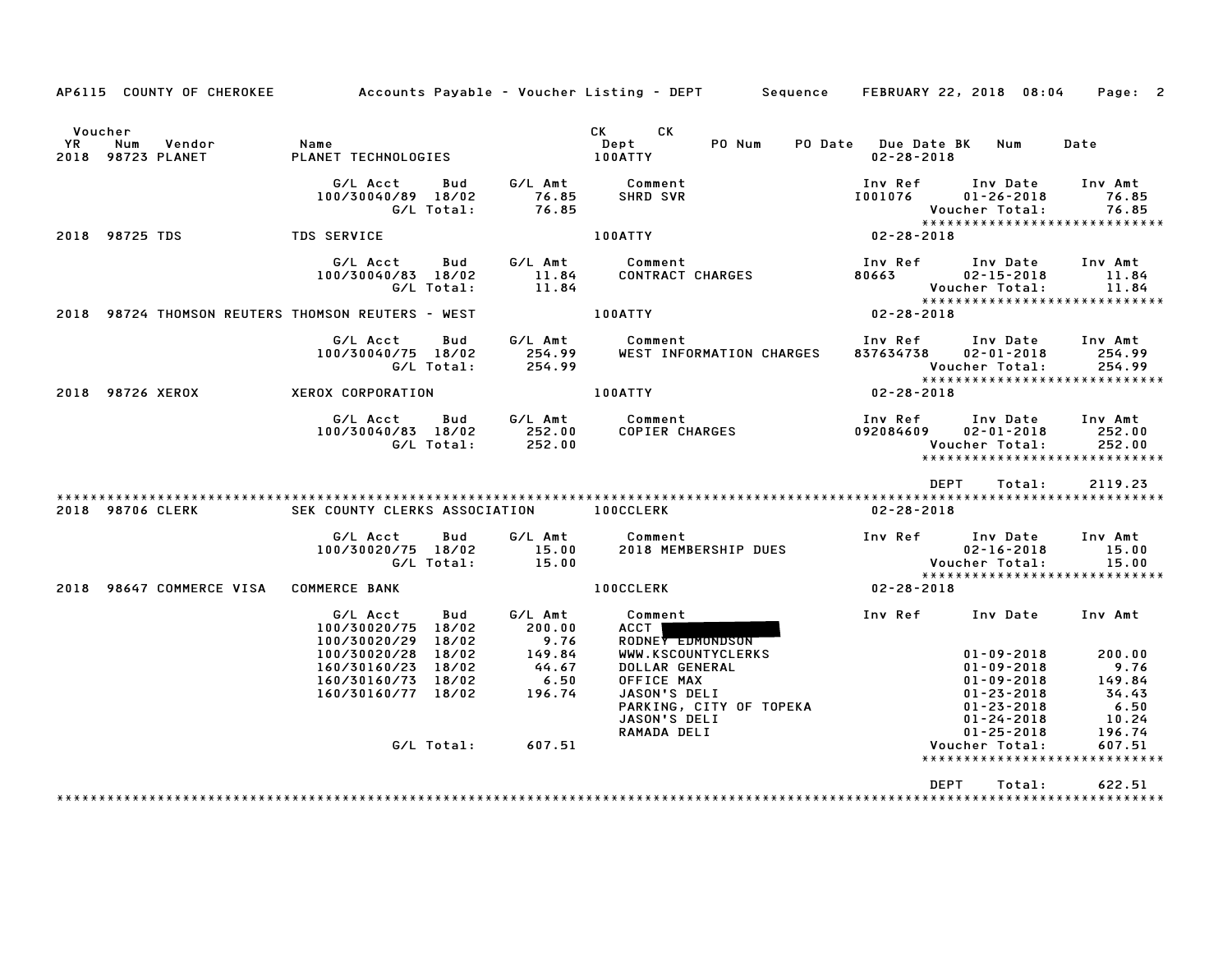|               | AP6115 COUNTY OF CHEROKEE                                                                |                                |                   |                               | Accounts Payable – Voucher Listing – DEPT       Sequence   FEBRUARY 22, 2018 08:04                                                                                                                                                  |                                                                                                                                                                                        |                                                                                                                                                                                                                  | Page: 3                                                                                                     |
|---------------|------------------------------------------------------------------------------------------|--------------------------------|-------------------|-------------------------------|-------------------------------------------------------------------------------------------------------------------------------------------------------------------------------------------------------------------------------------|----------------------------------------------------------------------------------------------------------------------------------------------------------------------------------------|------------------------------------------------------------------------------------------------------------------------------------------------------------------------------------------------------------------|-------------------------------------------------------------------------------------------------------------|
|               |                                                                                          |                                |                   |                               |                                                                                                                                                                                                                                     |                                                                                                                                                                                        |                                                                                                                                                                                                                  |                                                                                                             |
| Voucher<br>YR | Num<br>Vendor<br>2018 98648 CRAWFORD CLERK CRAWFORD COUNTY CLERK <b>THE COUNTY CLERE</b> | Name                           |                   |                               | <b>Dept</b><br>PO Num                                                                                                                                                                                                               | PO Date Due Date BK<br>$02 - 28 - 2018$                                                                                                                                                | CK<br>Num                                                                                                                                                                                                        | CK<br>Date                                                                                                  |
|               |                                                                                          | G/L Acct<br>100/30080/89 18/02 | Bud               | G/L Amt<br>875.38             | Comment<br>CHEROKEE COUNTY PORTION<br>DISTRICT CORONERS SALARY<br>JANUARY 2018                                                                                                                                                      | Inv Ref                                                                                                                                                                                | Inv Date<br>$02 - 01 - 2018$                                                                                                                                                                                     | Inv Amt<br>875.38                                                                                           |
|               |                                                                                          |                                | G/L Total:        | 875.38                        |                                                                                                                                                                                                                                     |                                                                                                                                                                                        | Voucher Total:                                                                                                                                                                                                   | 875.38                                                                                                      |
|               |                                                                                          |                                |                   |                               |                                                                                                                                                                                                                                     |                                                                                                                                                                                        | *****************************                                                                                                                                                                                    |                                                                                                             |
|               | 2018 98649 DERFELT FUNERAL DERFELT FUNERAL HOME                                          |                                |                   |                               | <b>100CHOUSE</b>                                                                                                                                                                                                                    | $02 - 28 - 2018$                                                                                                                                                                       |                                                                                                                                                                                                                  |                                                                                                             |
|               |                                                                                          | G/L Acct<br>100/30080/89 18/02 | Bud               | G/L Amt<br>6362.50            | Comment<br>TRANSPORT/BODY BAG<br>TRANSPORT/BODY BAG<br>TRANSPORT/BODY BAG<br>TRANSPORT/BODY BAG<br>TRANSPORT/BODY BAG<br>TRANSPORT/BODY BAG<br>TRANSPORT/BODY BAG<br>TRANSPORT/BODY BAG<br>TRANSPORT/BODY BAG<br>TRANSPORT/BODY BAG | Inv Ref<br>11<br>$\begin{array}{c} 12 \\ 13 \end{array}$<br>$\begin{array}{c}\n14 \\ 15\n\end{array}$<br>$\begin{array}{c} 16 \\ 17 \\ 1 \end{array}$<br>$\overline{2}$<br>$3^{\circ}$ | Inv Date<br>$02 - 07 - 2018$<br>$02 - 07 - 2018$<br>$02 - 07 - 2018$<br>$02 - 07 - 2018$<br>$02 - 07 - 2018$<br>$02 - 07 - 2018$<br>$02 - 07 - 2018$<br>$02 - 07 - 2018$<br>$02 - 07 - 2018$<br>$02 - 07 - 2018$ | Inv Amt<br>700.00<br>700.00<br>775.00<br>700.00<br>925.00<br>387.50<br>700.00<br>700.00<br>387.50<br>387.50 |
|               |                                                                                          |                                | G/L Total:        | 6362.50                       |                                                                                                                                                                                                                                     |                                                                                                                                                                                        | Voucher Total:                                                                                                                                                                                                   | 6362.50                                                                                                     |
|               |                                                                                          |                                |                   |                               |                                                                                                                                                                                                                                     |                                                                                                                                                                                        | *****************************                                                                                                                                                                                    |                                                                                                             |
|               | 2018 98714 FRONTIER                                                                      | FRONTIER FORENSICS PA          |                   |                               | <b>100CHOUSE</b>                                                                                                                                                                                                                    | $02 - 28 - 2018$                                                                                                                                                                       |                                                                                                                                                                                                                  |                                                                                                             |
|               |                                                                                          | G/L Acct<br>100/30080/89 18/02 | Bud<br>G/L Total: | G/L Amt<br>3202.00<br>3202.00 | Comment<br>AUTOPSYS/TOXICOLOGY                                                                                                                                                                                                      | Inv Ref                                                                                                                                                                                | Inv Date<br>$01 - 31 - 2018$<br>Voucher Total:<br>*****************************                                                                                                                                  | Inv Amt<br>3202.00<br>3202.00                                                                               |
|               | 2018 98650 KS GAS                                                                        | KANSAS GAS SERVICE             |                   |                               | <b>100CHOUSE</b>                                                                                                                                                                                                                    | $02 - 28 - 2018$                                                                                                                                                                       |                                                                                                                                                                                                                  |                                                                                                             |
|               |                                                                                          | G/L Acct<br>100/30080/81 18/02 | Bud<br>G/L Total: | G/L Amt<br>502.05<br>502.05   | Comment<br>ACCT 510241094 1188724 27                                                                                                                                                                                                |                                                                                                                                                                                        | Inv Ref Inv Date<br>$02 - 06 - 2018$<br><b>Voucher Total:</b><br>*****************************                                                                                                                   | Inv Amt<br>502.05<br>502.05                                                                                 |
|               | 2018 98716 MAXTON, K                                                                     | KENNETH E MAXTON               |                   |                               | <b>100CHOUSE</b>                                                                                                                                                                                                                    | 02-28-2018                                                                                                                                                                             |                                                                                                                                                                                                                  |                                                                                                             |
|               |                                                                                          | G/L Acct<br>100/30080/89 18/02 | Bud<br>G/L Total: | G/L Amt<br>240.00<br>240.00   | Comment<br>CORONER BILLING                                                                                                                                                                                                          | Inv Ref                                                                                                                                                                                | Inv Date<br>$02 - 20 - 2018$<br>Voucher Total:                                                                                                                                                                   | Inv Amt<br>240.00<br>240.00                                                                                 |
|               | 2018 98651 MENSE                                                                         | MENSE CPA FIRM, LLC            |                   |                               | <b>100CHOUSE</b>                                                                                                                                                                                                                    | $02 - 28 - 2018$                                                                                                                                                                       | *****************************                                                                                                                                                                                    |                                                                                                             |
|               |                                                                                          | G/L Acct<br>100/30080/89 18/02 | Bud               | G/L Amt<br>525.00             | Comment<br>AUDITING ISSUES,<br>ESTABLISHMENT/FIRE DISTRICT                                                                                                                                                                          | 2357                                                                                                                                                                                   | Inv Ref Inv Date<br>$02 - 07 - 2018$                                                                                                                                                                             | Inv Amt<br>525.00                                                                                           |
|               |                                                                                          |                                | G/L Total:        | 525.00                        |                                                                                                                                                                                                                                     |                                                                                                                                                                                        | Voucher Total:                                                                                                                                                                                                   | 525.00                                                                                                      |
|               | 2018 98652 MOSLER, R                                                                     | ROCKY MOSLER                   |                   |                               | <b>100CHOUSE</b>                                                                                                                                                                                                                    | $02 - 28 - 2018$                                                                                                                                                                       | *****************************                                                                                                                                                                                    |                                                                                                             |
|               |                                                                                          | G/L Acct<br>100/30080/89 18/02 | Bud<br>18/02      | G/L Amt<br>1750.02            | Comment<br>VETERANS MEMORIAL<br>REIMBURSEMENT                                                                                                                                                                                       | Inv Ref                                                                                                                                                                                | Inv Date<br>$02 - 14 - 2018$                                                                                                                                                                                     | Inv Amt<br>252.94                                                                                           |
|               |                                                                                          |                                | G/L Total:        | 1750.02                       | WALL COPING-PRO MIX                                                                                                                                                                                                                 | 253886                                                                                                                                                                                 | 12-28-2017<br>Voucher Total:<br>*****************************                                                                                                                                                    | 1497.08<br>1750.02                                                                                          |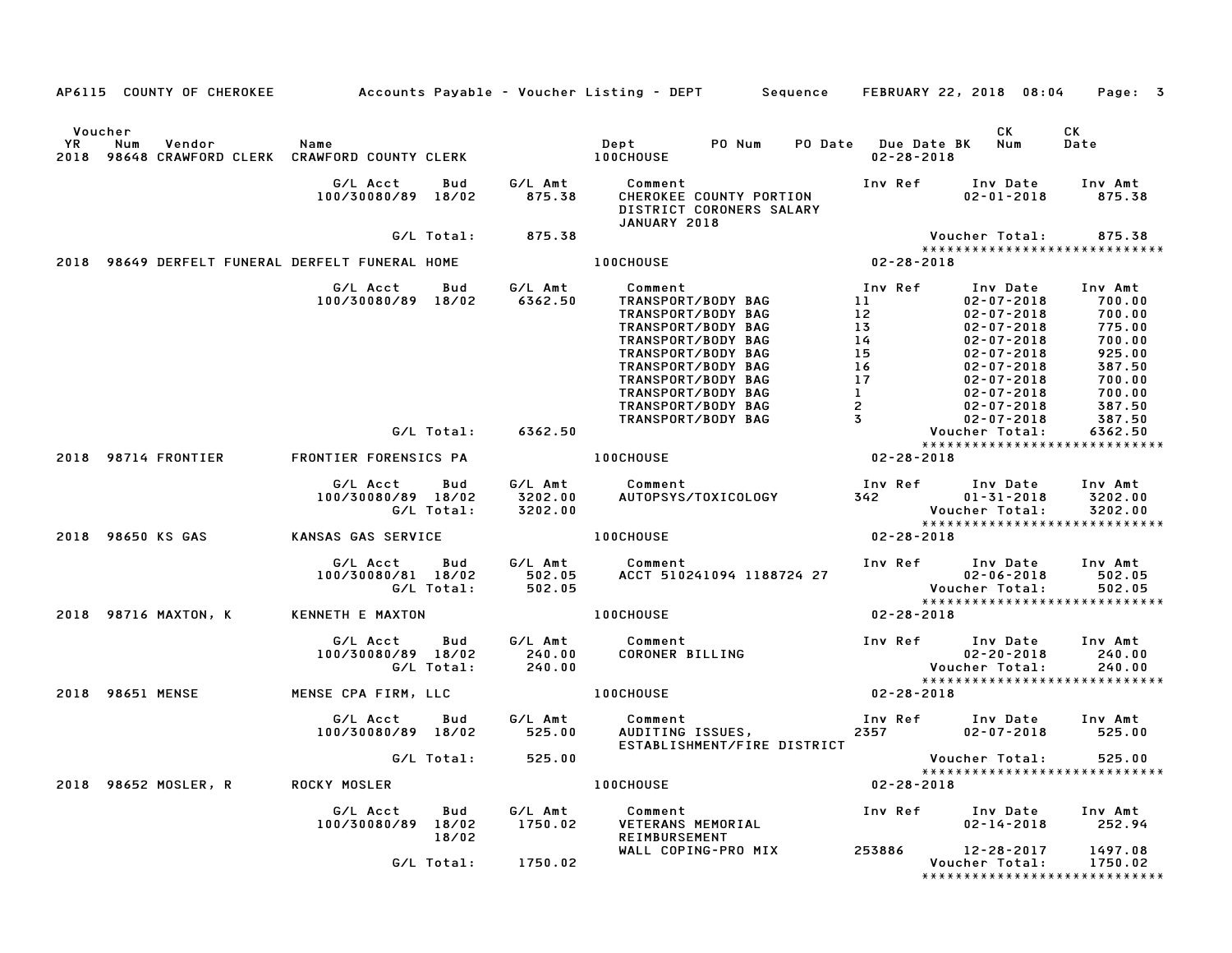|    |                          |                                                                          |                            |                               | AP6115 COUNTY OF CHEROKEE Accounts Payable - Voucher Listing - DEPT Sequence FEBRUARY 22, 2018 08:04 Page: 4 |                  |                                                                           |                                                                                    |                                                            |
|----|--------------------------|--------------------------------------------------------------------------|----------------------------|-------------------------------|--------------------------------------------------------------------------------------------------------------|------------------|---------------------------------------------------------------------------|------------------------------------------------------------------------------------|------------------------------------------------------------|
| YR | Voucher<br>Num<br>Vendor | Name<br>2018 98698 PITNEY PURCHASE PITNEY BOWES PURCHASE POWER 100CHOUSE |                            |                               | CK CK<br>PO Num<br>Dept                                                                                      |                  | PO Date Due Date BK Num<br>$02 - 28 - 2018$                               |                                                                                    | Date                                                       |
|    |                          | G/L Acct<br>100/30080/89 18/02                                           | Bud                        | G/L Amt<br>230.63             | Comment<br>ACCT I<br><b>POSTAGE</b>                                                                          |                  |                                                                           | Inv Ref Inv Date Inv Amt<br>02-09-2018 230.63                                      |                                                            |
|    |                          |                                                                          | G/L Total:                 | 230.63                        |                                                                                                              |                  |                                                                           |                                                                                    |                                                            |
|    | 2018 98765 PRO SOLUTIONS | PRO SOLUTIONS, LLC                                                       |                            |                               | <b>100CHOUSE</b>                                                                                             | $02 - 28 - 2018$ |                                                                           |                                                                                    | *****************************                              |
|    |                          | G/L Acct<br>100/30080/81 18/02                                           | <b>Bud</b><br>G/L Total:   | 1094.90                       | G/L Amt Comment<br>1094.90 GAS SALES                                                                         |                  | 201801315                                                                 | Inv Ref Inv Date Inv Amt<br>02-21-2018 1094.90<br>Voucher Total: 1094.90           |                                                            |
|    | 2018 98697 QUALITY PEST  | QUALITY PEST CONTROL INC                                                 |                            |                               | <b>100CHOUSE</b>                                                                                             |                  | $02 - 28 - 2018$                                                          |                                                                                    |                                                            |
|    |                          | G/L Acct<br>100/30080/80 18/02                                           | Bud<br>G/L Total:          | 40.00<br>40.00                | G/L Amt Comment<br>MONTHLY SPRAY                                                                             |                  | 101572                                                                    | Inv Ref Inv Date<br>$02 - 14 - 2018$<br>Voucher Total:                             | Inv Amt<br>40.00<br>40.00<br>***************************** |
|    | 2018 98653 SJS           | SPRINGFIELD JANITOR SUPPLY 100CHOUSE                                     |                            |                               |                                                                                                              |                  | $02 - 28 - 2018$                                                          |                                                                                    |                                                            |
|    |                          | G/L Acct<br>100/30080/89 18/02                                           | Bud<br>18/02<br>G/L Total: | G/L Amt<br>237.77<br>237.77   | Comment<br>SHINE, CLEANER, AIR FRESH<br>CLEANER, AIR FRESH                                                   |                  | 576272-1 02-15-2018<br>Voucher Total:<br>****************                 | Inv Ref Inv Date<br>576272 02-05-2018                                              | Inv Amt<br>117.99<br>119.78<br>237.77                      |
|    |                          | 2018 98654 TRUE VALUE COL TRUE VALUE COLUMBUS                            |                            |                               | <b>100CHOUSE</b>                                                                                             |                  | 02-28-2018                                                                |                                                                                    | ******************************                             |
|    |                          | G/L Acct<br>100/30080/40 18/02                                           | G/L Total:                 | Bud G/L Amt<br>62.23<br>62.23 | Comment<br>LIGHTER<br>POWER STRIPS<br>PLIER                                                                  |                  | 4334962<br>A334962 01-12-2018<br>A332541 12-13-2017<br>A337530 02-15-2018 | Inv Ref      Inv Date     Inv Amt<br>$01 - 12 - 2018$<br>Voucher Total:            | 2.29<br>29.95<br>29.99<br>62.23                            |
|    | 2018 98705 WILBERT MEM   | WILBERT MEMORIALS                                                        |                            |                               | 100CHOUSE                                                                                                    |                  | 02-28-2018                                                                |                                                                                    | *****************************                              |
|    |                          | G/L Acct Bud<br>100/30080/89 18/02                                       | G/L Total:                 | 12593.00<br>12593.00          | G/L Amt Comment<br>PAVERS                                                                                    |                  | 157696 02-01-2018                                                         | Inv Ref Inv Date Inv Amt<br>Voucher Total:                                         | 12593.00<br>12593.00                                       |
|    |                          |                                                                          |                            |                               |                                                                                                              |                  | <b>DEPT</b>                                                               | Total:                                                                             | 27715.48                                                   |
|    | 2018 98655 COLUMBUS NEWS | COLUMBUS NEWS REPORT                                                     |                            |                               | 100COMM                                                                                                      |                  | 02-28-2018                                                                |                                                                                    |                                                            |
|    |                          | G/L Acct<br>100/30010/78 18/02 112.00                                    | Bud                        | G/L Total: 112.00             | G/L Amt Comment<br>RESOLUTION 4-2018<br>RESOLUTION 6-2018<br>RESOLUTION 6-2018                               |                  | 0207<br>208                                                               | Inv Ref Inv Date Inv Amt<br>$02 - 07 - 2018$<br>$02 - 07 - 2018$<br>Voucher Total: | 48.00<br>64.00<br>112.00                                   |
|    |                          |                                                                          |                            |                               |                                                                                                              |                  |                                                                           |                                                                                    | *****************************                              |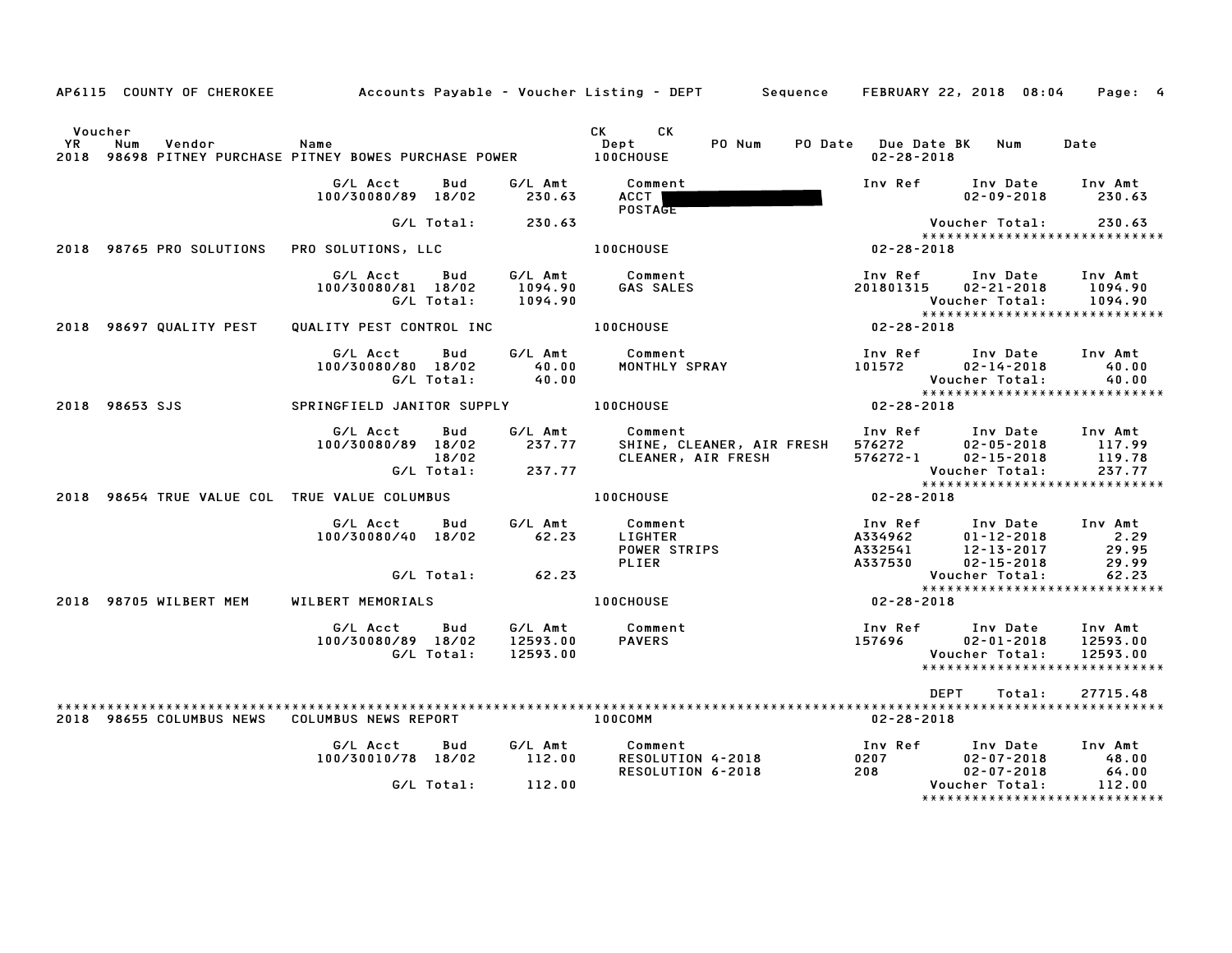|                   |                |                                     | AP6115 COUNTY OF CHEROKEE 6 Accounts Payable - Voucher Listing - DEPT 5 Sequence FEBRUARY 22, 2018 08:04 Page: 5 |                          |                                        |                                                                                                                                                       |                                 |                                                    |      |                  |                                                                                        |
|-------------------|----------------|-------------------------------------|------------------------------------------------------------------------------------------------------------------|--------------------------|----------------------------------------|-------------------------------------------------------------------------------------------------------------------------------------------------------|---------------------------------|----------------------------------------------------|------|------------------|----------------------------------------------------------------------------------------|
| <b>YR</b><br>2018 | Voucher<br>Num | Vendor<br>98715 COLUMBUS NEWS       | Name<br>COLUMBUS NEWS REPORT                                                                                     |                          |                                        | <b>Dept</b><br>100COMM                                                                                                                                | PO Num                          | PO Date Due Date BK Num<br>$02 - 28 - 2018$        |      | CK .             | CK<br>Date                                                                             |
|                   |                |                                     | G/L Acct<br>100/30040/75 18/02                                                                                   | Bud<br>G/L Total:        | 132.00                                 | G/L Amt         Comment                               Inv Ref       Inv Date<br>132.00      1 YEAR SUBSCRIPTION             3318           02–15–2018 |                                 |                                                    |      | Voucher Total:   | Inv Ref      Inv Date     Inv Amt<br>132.00<br>132.00<br>***************************** |
|                   |                |                                     | 2018 98707 AMERICAN JUDGES AMERICAN JUDGES ASSOCIATION TO DODCOURT                                               |                          |                                        |                                                                                                                                                       |                                 | $02 - 28 - 2018$                                   | DEPT | Total:           | 244.00                                                                                 |
|                   |                |                                     | G/L Acct<br>100/30070/75 18/02                                                                                   | Bud                      | G/L Amt<br>175.00                      | <b>MEMBER 154261</b>                                                                                                                                  | Comment<br>2018 MEMBERSHIP DUES | Inv Ref Inv Date                                   |      | $01 - 22 - 2018$ | Inv Amt<br>175.00                                                                      |
|                   |                |                                     |                                                                                                                  |                          | G/L Total: 175.00                      |                                                                                                                                                       |                                 |                                                    |      | Voucher Total:   | 175.00                                                                                 |
|                   |                |                                     | 2018 98708 AMERICAN MICRO AMERICAN MICRO                                                                         |                          |                                        | 100DCOURT                                                                                                                                             |                                 | $02 - 28 - 2018$                                   |      |                  | *****************************                                                          |
|                   |                |                                     | G/L Acct Bud<br>100/30070/21 18/02                                                                               |                          | G/L Amt<br>70.00<br>G/L Total: 70.00   | Comment<br>TONER                                                                                                                                      |                                 | Inv Ref<br>28977 01-31-2018                        |      | Voucher Total:   | Inv Date Inv Amt<br>70.00<br>70.00                                                     |
|                   |                | 2018 98709 CIZERLE, T TERRY CIZERLE |                                                                                                                  |                          |                                        | <b>100DCOURT</b>                                                                                                                                      |                                 | $02 - 28 - 2018$                                   |      |                  | *****************************                                                          |
|                   |                |                                     | G/L Acct<br>100/30070/73 18/02                                                                                   | <b>Bud</b><br>G/L Total: | G/L Amt<br>285.08<br>285.08            | Comment                                                                                                                                               |                                 |                                                    |      |                  | Inv Ref Inv Date Inv Amt                                                               |
|                   |                | 2018 98710 CULLIGAN                 | CULLIGAN OF JOPLIN                                                                                               |                          |                                        | 100DCOURT                                                                                                                                             |                                 | $02 - 28 - 2018$                                   |      |                  |                                                                                        |
|                   |                |                                     | G/L Acct<br>100/30070/89 18/02                                                                                   | Bud<br>G/L Total:        | 20.80<br>20.80                         | G/L Amt Comment<br>WATER                                                                                                                              |                                 | Inv Ref      Inv Date<br>90340301       02–07–2018 |      | Voucher Total:   | Inv Amt<br>20.80<br>20.80                                                              |
|                   |                | 2018 98711 ETTINGERS                | ETTINGER'S OFFICE SUPPLY THE LOODCOURT                                                                           |                          |                                        |                                                                                                                                                       |                                 | 02-28-2018                                         |      |                  |                                                                                        |
|                   |                |                                     | G/L Acct Bud<br>100/30070/21 18/02                                                                               | G/L Total:               | G/L Amt<br>62.96<br>62.96<br>62.96     | Comment                                                                                                                                               |                                 |                                                    |      | Voucher Total:   | 62.96                                                                                  |
|                   |                | 2018 98712 REDWOOD TOX              | REDWOOD TOXICOLOGY LABORATORY, INC 100DCOURT                                                                     |                          |                                        |                                                                                                                                                       |                                 | $02 - 28 - 2018$                                   |      |                  | *****************************                                                          |
|                   |                |                                     | G/L Acct<br>100/30070/89 18/02 15.00<br>G/L Total: 15.00                                                         | Bud                      | G/L Amt                                | Comment                                                                                                                                               | DRUG TESTS                      | 10904820181 01-31-2018                             |      | Voucher Total:   | Inv Ref      Inv Date     Inv Amt<br>15.00<br>15.00<br>*****************************   |
|                   |                |                                     |                                                                                                                  |                          |                                        |                                                                                                                                                       |                                 |                                                    | DEPT | Total:           | 628.84                                                                                 |
|                   |                | 2018 98744 CINTAS 459               | CINTAS #459                                                                                                      |                          |                                        | 100DEPT OFF                                                                                                                                           |                                 | $02 - 28 - 2018$                                   |      |                  |                                                                                        |
|                   |                |                                     | G/L Acct<br>100/30330/31 18/02                                                                                   | Bud                      | G/L Amt<br>104.59<br>G/L Total: 104.59 | Comment<br><b>DUST MOPS</b>                                                                                                                           |                                 | Inv Ref<br>4003928156 02-20-2018                   |      | Voucher Total:   | Inv Date Inv Amt<br>104.59<br>104.59<br>*****************************                  |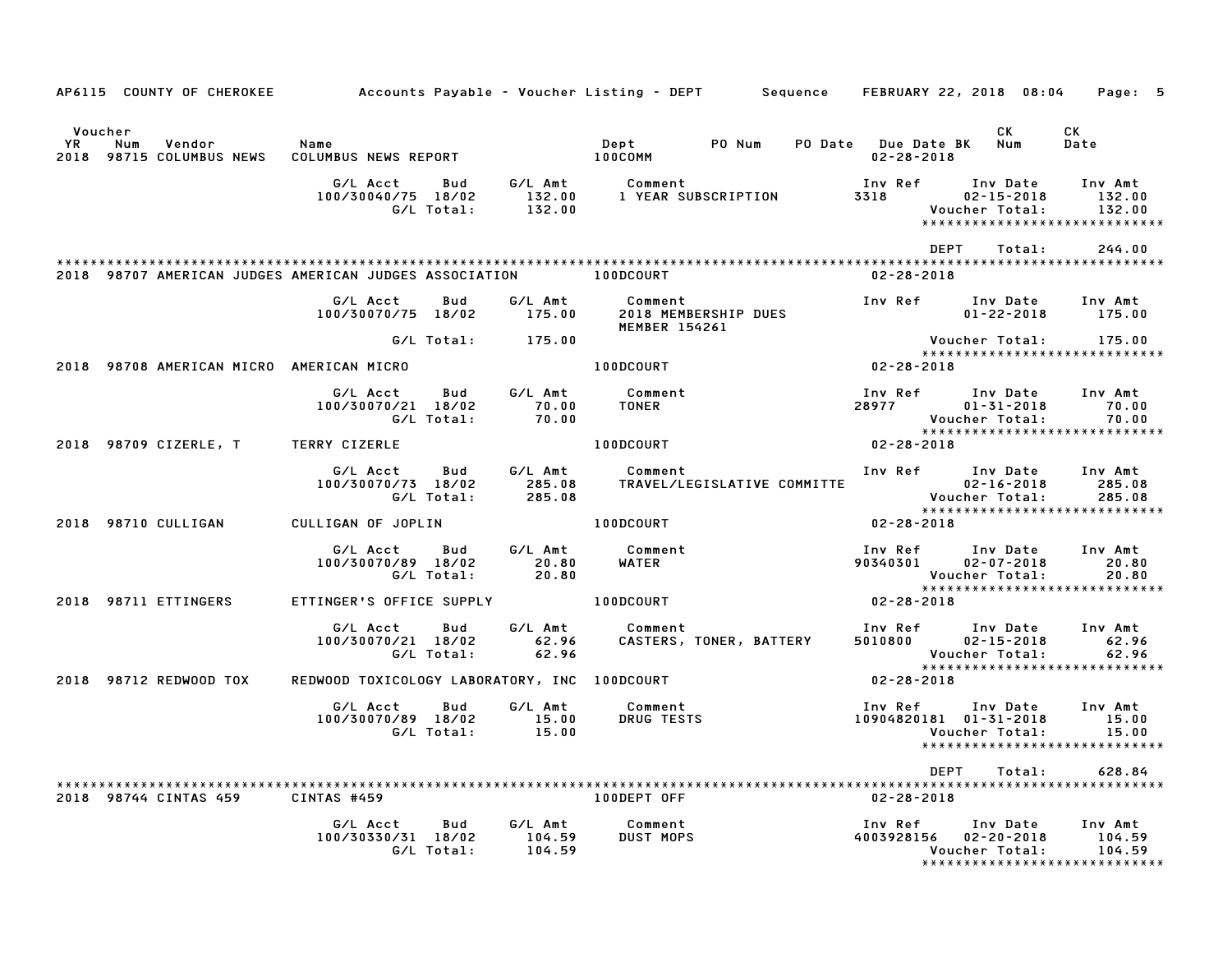|                                                         |                                                         |                   | AP6115 COUNTY OF CHEROKEE Accounts Payable - Voucher Listing - DEPT Sequence FEBRUARY 22, 2018 08:04 Page: 6                                                                                                                              |                  |                                                                                |                                |
|---------------------------------------------------------|---------------------------------------------------------|-------------------|-------------------------------------------------------------------------------------------------------------------------------------------------------------------------------------------------------------------------------------------|------------------|--------------------------------------------------------------------------------|--------------------------------|
|                                                         |                                                         |                   |                                                                                                                                                                                                                                           |                  |                                                                                |                                |
| Voucher                                                 |                                                         |                   | CK CK<br>Dept<br>Dept<br>PO Num                                                                                                                                                                                                           |                  | PO Date Due Date BK Num                                                        | Date                           |
| vR Num Vendor<br>2018 98656 CUSTOM AWARDS CUSTOM AWARDS |                                                         |                   | 100DEPT OFF                                                                                                                                                                                                                               | 02-28-2018       |                                                                                |                                |
|                                                         |                                                         |                   | G/LAcct Bud G/LAmt Comment<br>100/30330/22 18/02 25.00 DESKBAR 8.146 02-06-2018 25.00<br>G/LTotal: 25.00 DESKBAR 8.146 02-06-2018 25.00<br>TINGER'S OFFICE SUPPLY 100DEPT OFF 07-28-2018 25.00                                            |                  |                                                                                |                                |
|                                                         |                                                         |                   |                                                                                                                                                                                                                                           |                  |                                                                                |                                |
|                                                         |                                                         |                   |                                                                                                                                                                                                                                           |                  |                                                                                |                                |
|                                                         |                                                         |                   |                                                                                                                                                                                                                                           |                  |                                                                                |                                |
| 2018 98657 ETTINGERS ETTINGER'S OFFICE SUPPLY           |                                                         |                   |                                                                                                                                                                                                                                           |                  |                                                                                |                                |
|                                                         |                                                         |                   |                                                                                                                                                                                                                                           |                  |                                                                                |                                |
|                                                         |                                                         |                   |                                                                                                                                                                                                                                           |                  |                                                                                |                                |
|                                                         |                                                         |                   |                                                                                                                                                                                                                                           |                  |                                                                                |                                |
|                                                         |                                                         |                   |                                                                                                                                                                                                                                           |                  |                                                                                |                                |
|                                                         |                                                         |                   |                                                                                                                                                                                                                                           |                  |                                                                                |                                |
|                                                         |                                                         |                   |                                                                                                                                                                                                                                           |                  |                                                                                |                                |
|                                                         |                                                         |                   | G/L Acct Bud G/L Amt Comment<br>100/30330/31 18/02 93.14 T/TISSUE, TOWELS<br>100/30330/23 18/02 164.95 PAPER<br>100/30330/26 18/02 694.65 LATERAL FILE CABINET<br>100/30330/26 18/02 694.65 LATERAL FILE CABINET<br>100/30330/21 18/02 2  |                  |                                                                                |                                |
| 2018 98713 LOCKWOOD LOCKWOOD COMPANY                    |                                                         |                   | 100DEPT OFF                                                                                                                                                                                                                               | $02 - 28 - 2018$ |                                                                                |                                |
|                                                         |                                                         |                   |                                                                                                                                                                                                                                           |                  |                                                                                |                                |
|                                                         |                                                         |                   |                                                                                                                                                                                                                                           |                  |                                                                                |                                |
|                                                         |                                                         |                   |                                                                                                                                                                                                                                           |                  |                                                                                |                                |
|                                                         |                                                         |                   |                                                                                                                                                                                                                                           |                  |                                                                                |                                |
| 2018 98658 MCCARTYS MCCARTY'S                           |                                                         |                   | 6/L Acct Bud G/L Amt Comment Inv Ref Inv Date Inv Amt<br>100/30330/32 18/02 179.00 LINEN PAPER 121221 02-14-2018 179.00<br>6/L Total: 179.00 100DEPT OFF 121221 02-28-2018<br>CCARTY'S 100DEPT OFF 02-28-2018                             |                  |                                                                                |                                |
|                                                         |                                                         |                   |                                                                                                                                                                                                                                           |                  |                                                                                |                                |
|                                                         |                                                         |                   |                                                                                                                                                                                                                                           |                  |                                                                                |                                |
|                                                         |                                                         |                   |                                                                                                                                                                                                                                           |                  |                                                                                |                                |
|                                                         |                                                         |                   |                                                                                                                                                                                                                                           |                  |                                                                                |                                |
|                                                         |                                                         |                   |                                                                                                                                                                                                                                           |                  |                                                                                | ****************************** |
| 2018 98737 OFFICE 8004                                  |                                                         |                   | OFFICE DEPOT BUSINESS CREDIT 100DEPT OFF 502-28-2018                                                                                                                                                                                      |                  |                                                                                |                                |
|                                                         |                                                         |                   | 6/L Acct Bud G/L Amt Comment Inv Ref Inv Date Inv Amt<br>100/30330/30 18/02 185.07 VIDEO CABLE 994558856001 01-05-2018 14.99<br>CRAYOLAS 994559193001 12.84<br>G/L Total: 185.07 PAPER, ENVELOPES, PENS 996887898001 151.86<br>G/L Total: |                  |                                                                                |                                |
|                                                         |                                                         |                   |                                                                                                                                                                                                                                           |                  |                                                                                |                                |
|                                                         |                                                         |                   |                                                                                                                                                                                                                                           |                  |                                                                                |                                |
|                                                         |                                                         |                   |                                                                                                                                                                                                                                           |                  |                                                                                |                                |
|                                                         |                                                         |                   |                                                                                                                                                                                                                                           |                  |                                                                                |                                |
|                                                         |                                                         |                   |                                                                                                                                                                                                                                           |                  |                                                                                |                                |
|                                                         |                                                         |                   |                                                                                                                                                                                                                                           |                  |                                                                                |                                |
| 2018 98704 QUILL QUILL CORPORATION                      |                                                         |                   | 100DEPT OFF                                                                                                                                                                                                                               | $02 - 28 - 2018$ |                                                                                |                                |
|                                                         |                                                         |                   | G/L Acct Bud G/L Amt Comment 1nv Ref Inv Date Inv Amt 100/30330/22 18/02 368.52                                                                                                                                                           |                  |                                                                                |                                |
|                                                         |                                                         |                   |                                                                                                                                                                                                                                           |                  |                                                                                |                                |
|                                                         |                                                         |                   | <b>ENVELOPES</b>                                                                                                                                                                                                                          |                  |                                                                                |                                |
|                                                         |                                                         | G/L Total: 368.52 |                                                                                                                                                                                                                                           |                  | Voucher Total: 368.52                                                          | *****************************  |
|                                                         |                                                         |                   |                                                                                                                                                                                                                                           | <b>DEPT</b>      | Total:                                                                         | 2250.50                        |
|                                                         |                                                         |                   |                                                                                                                                                                                                                                           |                  |                                                                                |                                |
| 2018 98659 COMMERCE VISA COMMERCE BANK                  |                                                         |                   | 100E/P                                                                                                                                                                                                                                    | $02 - 28 - 2018$ |                                                                                |                                |
|                                                         |                                                         |                   | G/L Acct Bud G/L Amt Comment                                                                                                                                                                                                              |                  | Inv Ref Inv Date Inv Amt                                                       |                                |
|                                                         | $100/30090/29$ $18/02$ 5.00<br>100/30090/30 18/02 52.42 |                   | ACCT 0                                                                                                                                                                                                                                    |                  |                                                                                |                                |
|                                                         |                                                         |                   | JASON ALLISON                                                                                                                                                                                                                             |                  |                                                                                |                                |
|                                                         |                                                         |                   |                                                                                                                                                                                                                                           |                  |                                                                                |                                |
|                                                         |                                                         |                   |                                                                                                                                                                                                                                           |                  |                                                                                |                                |
|                                                         |                                                         |                   | JASON ALLISON<br>RAY AND STEVES CAR WASH<br>PHILLIPS 66<br>FAST MART                                                                                                                                                                      |                  | 01-23-2018 5.00<br>01-24-2018 32.40<br>02-01-2018 20.02<br>0ucher Total: 57.42 |                                |
|                                                         |                                                         | G/L Total: 57.42  |                                                                                                                                                                                                                                           |                  | Voucher Total:                                                                 |                                |
|                                                         |                                                         |                   |                                                                                                                                                                                                                                           |                  |                                                                                | *****************************  |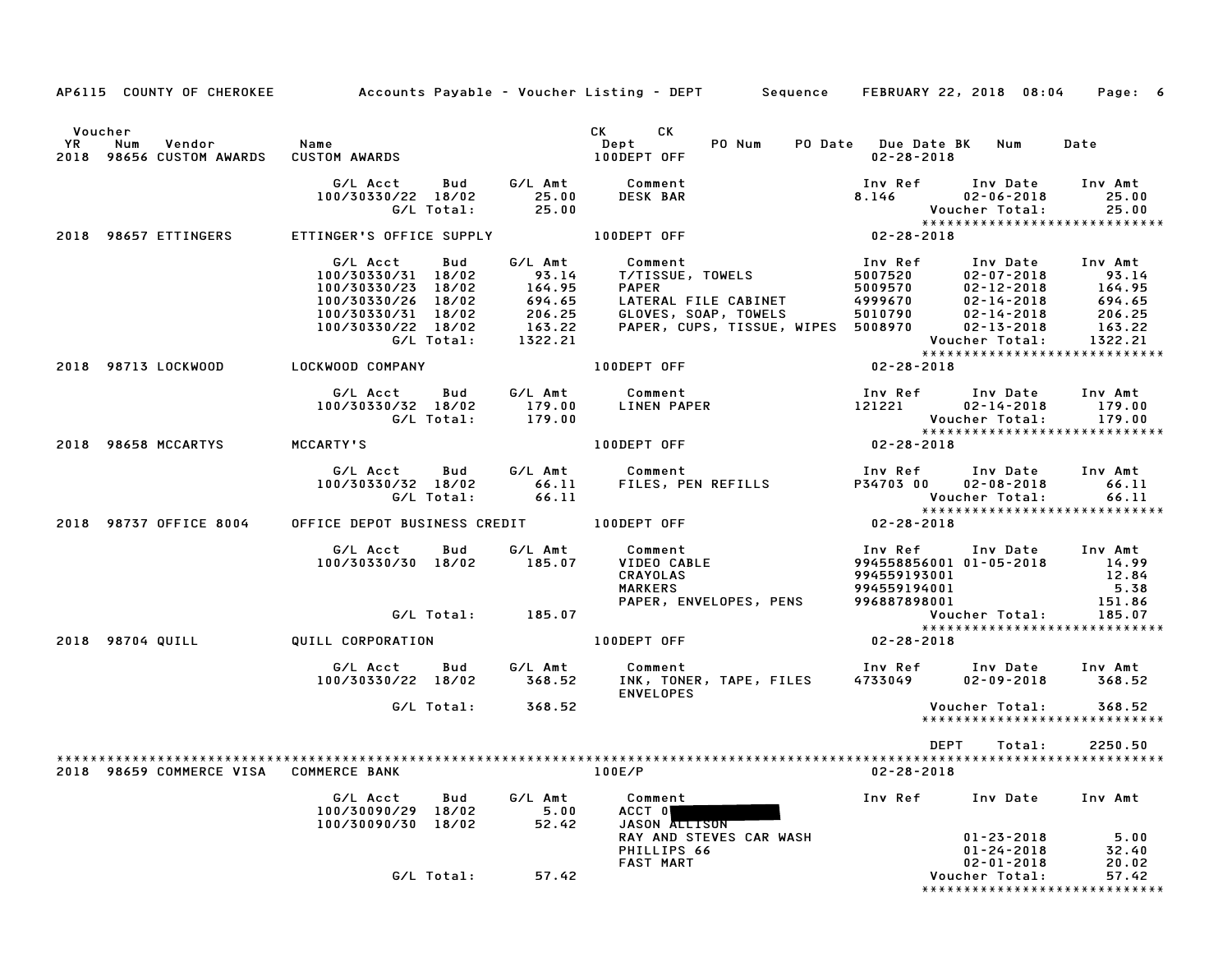| AP6115 COUNTY OF CHEROKEE                                                  |                                          |                   |                               | Accounts Payable – Voucher Listing – DEPT                                    |        | Sequence |                                        | FEBRUARY 22, 2018 08:04                                                                | Page: 7                       |
|----------------------------------------------------------------------------|------------------------------------------|-------------------|-------------------------------|------------------------------------------------------------------------------|--------|----------|----------------------------------------|----------------------------------------------------------------------------------------|-------------------------------|
| Voucher<br>Num<br>YR<br>Vendor<br>2018 98660 EMPIRE                        | Name<br>EMPIRE DISTRICT ELECTRIC COMPANY |                   |                               | Dept<br>100E/P                                                               | PO Num | PO Date  | <b>Due Date BK</b><br>$02 - 28 - 2018$ | CK<br>Num                                                                              | CK<br>Date                    |
|                                                                            | G/L Acct<br>100/30090/72 18/02           | Bud<br>G/L Total: | G/L Amt<br>39.62<br>39.62     | Comment<br>ACCT 122003-60-1                                                  |        |          | Inv Ref                                | Inv Date<br>STORM SIREN 02-06-2018<br>Voucher Total:<br>*****************************  | Inv Amt<br>39.62<br>39.62     |
| 2018 98700 WESTAR                                                          | <b>WESTAR ENERGY</b>                     |                   |                               | 100E/P                                                                       |        |          | $02 - 28 - 2018$                       |                                                                                        |                               |
|                                                                            | G/L Acct<br>100/30090/89 18/02           | Bud<br>G/L Total: | G/L Amt<br>32.93<br>32.93     | Comment<br>ACC T2457329745                                                   |        |          | Inv Ref                                | Inv Date<br>STORM SIREN 02-12-2018<br>Voucher Total:<br>****************************** | Inv Amt<br>32.93<br>32.93     |
|                                                                            |                                          |                   |                               |                                                                              |        |          |                                        | DEPT<br>Total:                                                                         | 129.97                        |
| 2018 98701 SEK REG JUVENIL SEK REGIONAL JUVENILE DETENTION CTR 100JUVENILE |                                          |                   |                               |                                                                              |        |          | $02 - 28 - 2018$                       |                                                                                        |                               |
|                                                                            | G/L Acct<br>100/30170/89 18/02           | Bud<br>G/L Total: | G/L Amt<br>9243.00<br>9243.00 | Comment<br>MONTHLY DETENTION FEE                                             |        |          | Inv Ref<br>6315                        | Inv Date<br>$01 - 31 - 2018$<br>Voucher Total:<br>******************************       | Inv Amt<br>9243.00<br>9243.00 |
|                                                                            |                                          |                   |                               |                                                                              |        |          |                                        | <b>DEPT</b><br>Total:                                                                  | 9243.00                       |
| 2018 98661 CUHS AFTER PROM CUHS AFTER PROM                                 |                                          |                   |                               | 100REC                                                                       |        |          | $02 - 28 - 2018$                       |                                                                                        |                               |
|                                                                            | G/L Acct<br>100/30130/99 18/02           | Bud               | G/L Amt<br>400.00             | Comment<br>COMMISSIONERS DONATION<br><b>NEAL ANDERSON</b><br>PATRICK COLLINS |        |          | Inv Ref                                | Inv Date                                                                               | Inv Amt<br>200.00<br>200.00   |
|                                                                            |                                          | G/L Total:        | 400.00                        |                                                                              |        |          |                                        | Voucher Total:<br>******************************                                       | 400.00                        |
|                                                                            |                                          |                   |                               |                                                                              |        |          |                                        | <b>DEPT</b><br>Total:                                                                  | 400.00                        |
| 2018 98670 BOB BARKER                                                      | <b>BOB BARKER COMPANY INC</b>            |                   |                               | <b>100SHERIFF</b>                                                            |        |          | $02 - 28 - 2018$                       |                                                                                        |                               |
|                                                                            | G/L Acct<br>100/30060/37 18/02           | Bud<br>G/L Total: | G/L Amt<br>73.46<br>73.46     | Comment<br>INMATE PERSONAL ITEMS                                             |        |          | Inv Ref                                | Inv Date<br>WEB000522633 01-29-2018<br>Voucher Total:                                  | Inv Amt<br>73.46<br>73.46     |
| 2018 98671 CDL                                                             | CDL ELECTRIC                             |                   |                               | <b>100SHERIFF</b>                                                            |        |          | 02-28-2018                             | ******************************                                                         |                               |
|                                                                            | G/L Acct                                 | Bud               | G/L Amt                       | Comment                                                                      |        |          | Inv Ref                                | Inv Date                                                                               | Inv Amt                       |
|                                                                            | 100/30060/80 18/02                       | 18/02             | 2692.16                       | INSTALL PRESSURE SWITCH<br>MAINTENANCE/HEATING<br><b>REPLACED FILTERS</b>    |        |          | W73561<br>W73354                       | $02 - 06 - 2018$<br>$01 - 31 - 2018$                                                   | 610.49<br>1969.17             |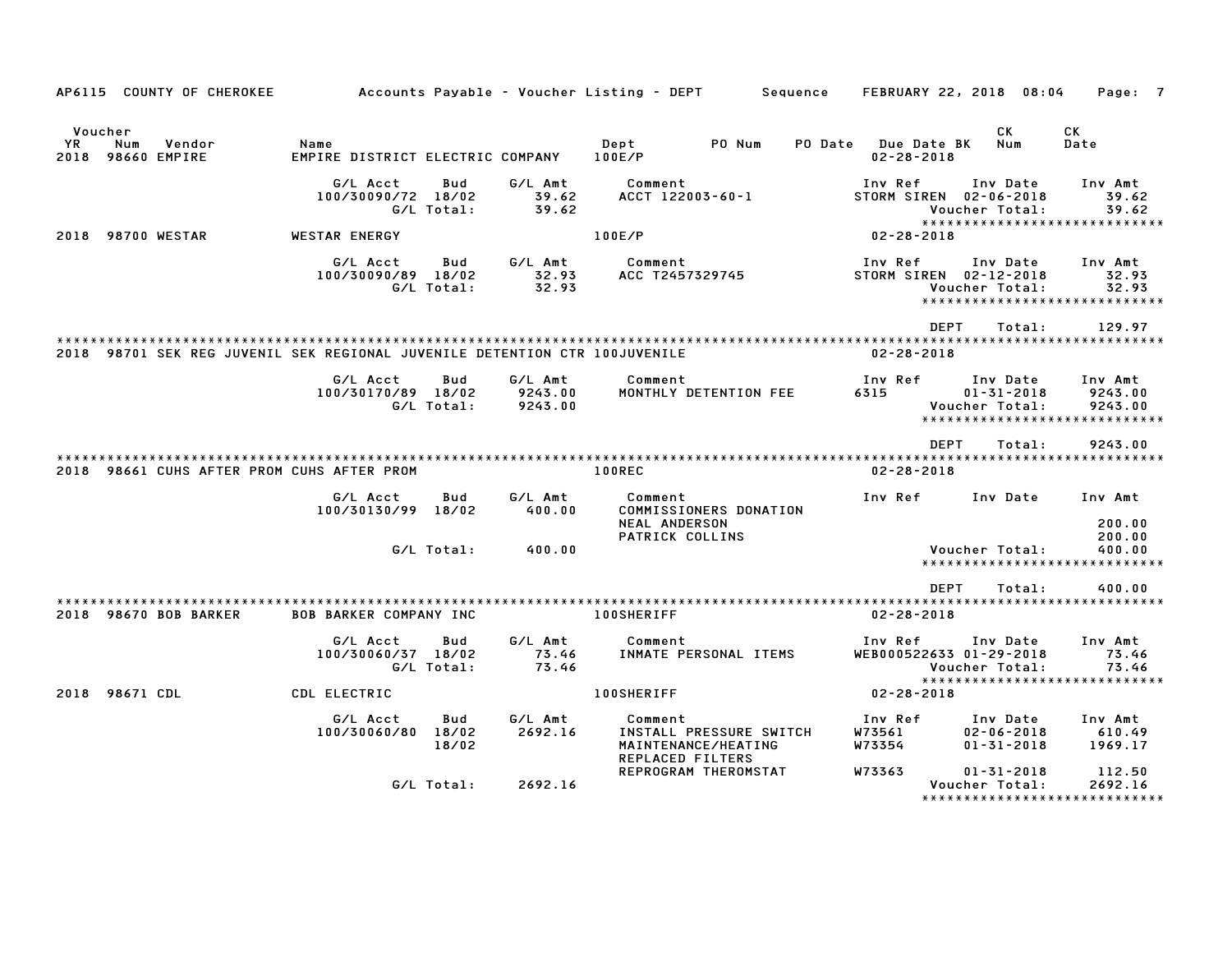|                      |                                                         |                                                      |                            |                             | AP6115 COUNTY OF CHEROKEE Accounts Payable - Voucher Listing - DEPT Sequence FEBRUARY 22, 2018 08:04                                                                                                                                                                        |                                                                              |                                                                                                | Page: 8                                                    |
|----------------------|---------------------------------------------------------|------------------------------------------------------|----------------------------|-----------------------------|-----------------------------------------------------------------------------------------------------------------------------------------------------------------------------------------------------------------------------------------------------------------------------|------------------------------------------------------------------------------|------------------------------------------------------------------------------------------------|------------------------------------------------------------|
| Voucher<br><b>YR</b> | Num<br>Vendor<br>2018 98672 CENTURYLINK2961 CENTURYLINK | <b>Name</b>                                          |                            |                             | CK<br>CK the control of the control of the control of the control of the control of the control of the control of the control of the control of the control of the control of the control of the control of the control of the contr<br>Dept<br>PO Num<br><b>100SHERIFF</b> | PO Date Due Date BK Num<br>$02 - 28 - 2018$                                  |                                                                                                | Date                                                       |
|                      |                                                         | G/L Acct<br>100/30060/74 18/02                       | Bud<br>G/L Total:          | 163.15<br>163.15            | G/L Amt Comment<br>ACCT 314237715                                                                                                                                                                                                                                           | Inv Ref Inv Date Inv Amt                                                     | $02 - 01 - 2018$<br>Voucher Total:                                                             | 163.15<br>163.15<br>*****************************          |
|                      | 2018 98662 CHARM TEX                                    | CHARM-TEX INC                                        |                            |                             | <b>100SHERIFF</b>                                                                                                                                                                                                                                                           | 02-28-2018                                                                   |                                                                                                |                                                            |
|                      |                                                         | G/L Acct<br>100/30060/37 18/02                       | Bud<br>18/02<br>G/L Total: | G/L Amt<br>234.30<br>234.30 | Comment<br>MAXITHINS, COURTESY BAGS<br>TOOTHBRUSH, TOOTHPASTE                                                                                                                                                                                                               | Inv Ref Inv Date Inv Amt<br>$0156862$ $01-27-2018$<br>$0156555$ $01-26-2018$ | Voucher Total:                                                                                 | $01 - 27 - 2018$ 122.70<br>111.60<br>234.30                |
|                      | 2018 98673 CINTAS 0855                                  | CINTAS CORP                                          |                            |                             | <b>100SHERIFF</b>                                                                                                                                                                                                                                                           | $02 - 28 - 2018$                                                             |                                                                                                | *****************************                              |
|                      |                                                         | G/L Acct Bud<br>100/30060/21 18/02                   | G/L Total:                 | 35.95<br>35.95              | G/L Amt Comment<br>GLOVES                                                                                                                                                                                                                                                   | Inv Ref      Inv Date<br>8403509618 01-26-2018                               | Voucher Total:                                                                                 | Inv Amt<br>35.95<br>35.95<br>***************************** |
|                      | 2018 98674 COL TEL                                      | COLUMBUS TELEPHONE COMPANY                           |                            |                             | 100SHERIFF                                                                                                                                                                                                                                                                  | $02 - 28 - 2018$                                                             |                                                                                                |                                                            |
|                      |                                                         | G/L Acct<br>100/30060/74 18/02                       | Bud<br>G/L Total:          | G/L Amt<br>46.47<br>46.47   | Comment<br>ACCT 171                                                                                                                                                                                                                                                         | Inv Ref Inv Date                                                             | $02 - 01 - 2018$<br><b>Voucher Total:</b>                                                      | Inv Amt<br>46.47<br>46.47                                  |
|                      | 2018 98663 COMMERCE VISA COMMERCE BANK                  |                                                      |                            |                             | <b>100SHERIFF</b>                                                                                                                                                                                                                                                           | $02 - 28 - 2018$                                                             |                                                                                                |                                                            |
|                      |                                                         | G/L Acct<br>100/30060/30 18/02<br>100/30060/88 18/02 | Bud                        | G/L Amt<br>25.00<br>275.85  | Comment<br>ACCT<br>SHANE GIBSON<br>PHILLIPS 66<br>RAMADA TOPEKA                                                                                                                                                                                                             | Inv Ref                                                                      | Inv Date Inv Amt<br>01-24-2018<br>01-24-2018                                                   | 25.00<br>275.85                                            |
|                      |                                                         |                                                      | G/L Total:                 | 300.85                      |                                                                                                                                                                                                                                                                             |                                                                              | Voucher Total:                                                                                 | 300.85<br>*****************************                    |
|                      | 2018 98664 COMMERCE VISA COMMERCE BANK                  |                                                      |                            |                             | <b>100SHERIFF</b>                                                                                                                                                                                                                                                           | 02-28-2018                                                                   |                                                                                                |                                                            |
|                      |                                                         | G/L Acct<br>100/30060/30 18/02                       | Bud                        | G/L Amt<br>171.23           | Comment<br>ACCT 0<br><b>BRANDON LERU</b>                                                                                                                                                                                                                                    | Inv Ref                                                                      | Inv Date Inv Amt                                                                               |                                                            |
|                      |                                                         |                                                      |                            |                             | KWIK SHOP<br>JUMPS START<br><b>PRESTO</b><br>KWIK SHOP<br>KWIK SHOP                                                                                                                                                                                                         |                                                                              | $01 - 12 - 2018$<br>01-15-2018<br>$01 - 20 - 2018$<br>$01 - 26 - 2018$<br>$02 - 02 - 2018$     | 30.32<br>45.00<br>41.02<br>30.30<br>24.59                  |
|                      |                                                         |                                                      | G/L Total:                 | 171.23                      |                                                                                                                                                                                                                                                                             |                                                                              | Voucher Total:                                                                                 | 171.23<br>*****************************                    |
|                      | 2018 98665 COMMERCE VISA COMMERCE BANK                  |                                                      |                            |                             | <b>100SHERIFF</b>                                                                                                                                                                                                                                                           | $02 - 28 - 2018$                                                             |                                                                                                |                                                            |
|                      |                                                         | G/L Acct<br>100/30060/30 18/02                       | Bud                        | G/L Amt<br>99.50            | Comment<br>ACCT 0<br><b>TAYLOR LUDWIG</b>                                                                                                                                                                                                                                   | Inv Ref                                                                      | Inv Date                                                                                       | Inv Amt                                                    |
|                      |                                                         |                                                      | G/L Total:                 | 99.50                       | QT 359<br>QT 359<br>QT 359                                                                                                                                                                                                                                                  |                                                                              | $01 - 12 - 2018$<br>$01 - 17 - 2018$<br>$01 - 19 - 2018$<br>Voucher Total:<br>**************** | 33.00<br>37.00<br>29.50<br>99.50<br>***********            |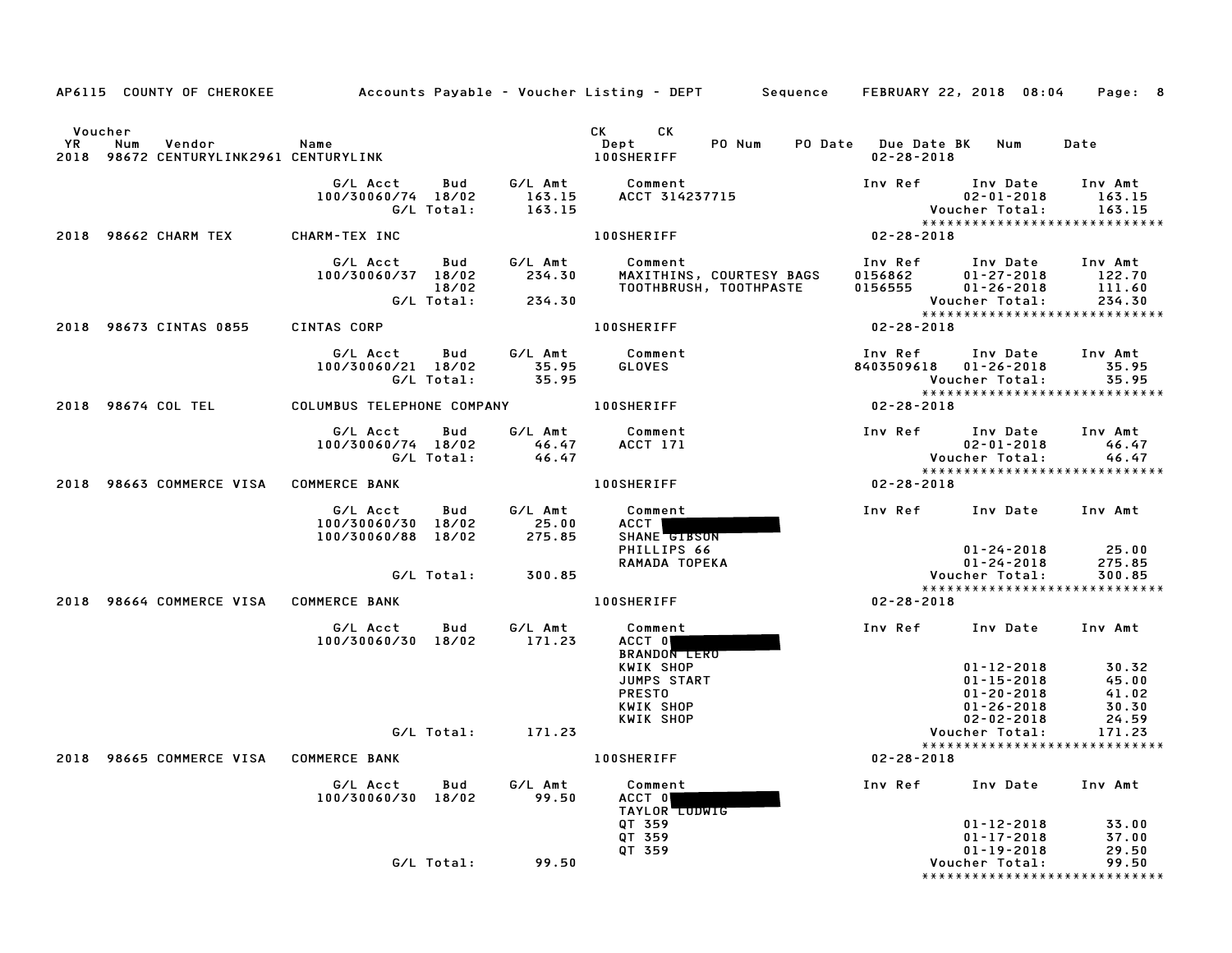|      | AP6115 COUNTY OF CHEROKEE                                                 |                                                      |            |                            | Accounts Payable – Voucher Listing – DEPT                                                       | Sequence |                                         | FEBRUARY 22, 2018 08:04                                                                          | Page: 9                                   |
|------|---------------------------------------------------------------------------|------------------------------------------------------|------------|----------------------------|-------------------------------------------------------------------------------------------------|----------|-----------------------------------------|--------------------------------------------------------------------------------------------------|-------------------------------------------|
| YR   | Voucher<br>Num<br>Vendor<br>2018 98666 COMMERCE VISA                      | Name<br><b>COMMERCE BANK</b>                         |            |                            | CK<br>СK<br>PO Num<br>Dept<br><b>100SHERIFF</b>                                                 |          | PO Date Due Date BK<br>$02 - 28 - 2018$ | Num                                                                                              | Date                                      |
|      |                                                                           | G/L Acct<br>100/30060/73 18/02                       | Bud        | G/L Amt<br>121.17          | Comment<br><b>ACCT</b><br>DENNIS OPLOINIK                                                       |          | Inv Ref                                 | Inv Date                                                                                         | Inv Amt                                   |
|      |                                                                           |                                                      |            |                            | D'S MINI MART<br>PHILLIPS 66<br>TA BETO JUNCTION<br><b>MCDONALDS</b><br><b>CASEYS GEN STORE</b> |          |                                         | $01 - 04 - 2018$<br>$01 - 09 - 2018$<br>$01 - 09 - 2018$<br>$01 - 17 - 2018$<br>$01 - 17 - 2018$ | 32.82<br>17.14<br>19.94<br>24.84<br>26.43 |
|      |                                                                           |                                                      | G/L Total: | 121.17                     |                                                                                                 |          |                                         | Voucher Total:                                                                                   | 121.17                                    |
|      |                                                                           |                                                      |            |                            |                                                                                                 |          |                                         |                                                                                                  | *****************************             |
|      | 2018 98667 COMMERCE VISA COMMERCE BANK                                    |                                                      |            |                            | <b>100SHERIFF</b>                                                                               |          | 02-28-2018                              |                                                                                                  |                                           |
|      |                                                                           | G/L Acct<br>100/30060/30 18/02<br>100/30060/88 18/02 | Bud        | G/L Amt<br>90.66<br>275.85 | Comment<br><b>ACCT</b><br><b>TERRY CLUGSTON</b>                                                 |          | Inv Ref                                 | Inv Date                                                                                         | Inv Amt                                   |
|      |                                                                           | 100/30060/25 18/02                                   |            | 134.00                     | PHILLIPS 66                                                                                     |          |                                         | $01 - 24 - 2018$                                                                                 | 40.91                                     |
|      |                                                                           |                                                      |            |                            | RAMADA TOPEKA                                                                                   |          | $\mathbf{1}$                            | $01 - 24 - 2018$                                                                                 | 275.85                                    |
|      |                                                                           |                                                      |            |                            | <b>CASEYS</b><br><b>PAYPAL</b>                                                                  |          |                                         | $01 - 26 - 2018$<br>$01 - 30 - 2018$                                                             | 49.75<br>134.00                           |
|      |                                                                           |                                                      | G/L Total: | 500.51                     |                                                                                                 |          |                                         | Voucher Total:                                                                                   | 500.51                                    |
|      |                                                                           |                                                      |            |                            |                                                                                                 |          |                                         |                                                                                                  | *****************************             |
|      | 2018 98675 CONSOLIDATED CO CONSOLIDATED CORRECTIONAL FOOD SERV 100SHERIFF |                                                      |            |                            |                                                                                                 |          | $02 - 28 - 2018$                        |                                                                                                  |                                           |
|      |                                                                           | G/L Acct                                             | Bud        | G/L Amt                    | Comment                                                                                         |          | Inv Ref                                 | Inv Date                                                                                         | Inv Amt                                   |
|      |                                                                           | 100/30060/32 18/02                                   |            | 11116.95                   | INMATE MEALS                                                                                    |          | 19012418                                | $01 - 24 - 2018$                                                                                 | 11116.95                                  |
|      |                                                                           |                                                      | G/L Total: | 11116.95                   |                                                                                                 |          |                                         | Voucher Total:                                                                                   | 11116.95<br>***************************** |
|      | 2018 98676 CRAW KAN TELEPH CRAW-KAN TELEPHONE COOPERATIVE INC 100SHERIFF  |                                                      |            |                            |                                                                                                 |          | 02-28-2018                              |                                                                                                  |                                           |
|      |                                                                           | G/L Acct                                             | Bud        | G/L Amt                    | Comment                                                                                         |          | Inv Ref                                 | Inv Date                                                                                         | Inv Amt                                   |
|      |                                                                           | 100/30060/74 18/02                                   |            | 36.47                      | ACCT 121787                                                                                     |          |                                         | $02 - 01 - 2018$                                                                                 | 36.47                                     |
|      |                                                                           |                                                      | G/L Total: | 36.47                      |                                                                                                 |          |                                         | Voucher Total:                                                                                   | 36.47                                     |
|      | 2018 98668 EMPIRE                                                         | EMPIRE DISTRICT ELECTRIC COMPANY                     |            |                            | <b>100SHERIFF</b>                                                                               |          | $02 - 28 - 2018$                        |                                                                                                  | *****************************             |
|      |                                                                           | G/L Acct                                             | Bud        | G/L Amt                    | Comment                                                                                         |          | Inv Ref                                 | Inv Date                                                                                         | Inv Amt                                   |
|      |                                                                           | 100/30060/72 18/02                                   |            | 2666.33                    | ACCT 643108-13-7                                                                                |          |                                         | $02 - 08 - 2018$                                                                                 | 2666.33                                   |
|      |                                                                           |                                                      | G/L Total: | 2666.33                    |                                                                                                 |          |                                         | Voucher Total:                                                                                   | 2666.33                                   |
|      |                                                                           |                                                      |            |                            |                                                                                                 |          |                                         |                                                                                                  | *****************************             |
|      | 2018 98677 EVANS                                                          | EVAN'S HEALTH MART DRUG                              |            |                            | <b>100SHERIFF</b>                                                                               |          | $02 - 28 - 2018$                        |                                                                                                  |                                           |
|      |                                                                           | G/L Acct                                             | Bud        | G/L Amt                    | Comment                                                                                         |          | Inv Ref                                 | Inv Date                                                                                         | Inv Amt                                   |
|      |                                                                           | 100/30060/86 18/02                                   |            | 268.43                     | INMATE MEDICAL                                                                                  |          |                                         | $01 - 31 - 2018$                                                                                 | 268.43                                    |
|      |                                                                           |                                                      | G/L Total: | 268.43                     |                                                                                                 |          |                                         | Voucher Total:                                                                                   | 268.43<br>*****************************   |
| 2018 | 98678 FARMERS                                                             | FARMERS COOPERATIVE ASSOCIATION                      |            |                            | <b>100SHERIFF</b>                                                                               |          | 02-28-2018                              |                                                                                                  |                                           |
|      |                                                                           | G/L Acct<br>100/30060/30 18/02                       | Bud        | G/L Amt<br>117.00          | Comment<br><b>FUEL</b>                                                                          |          | Inv Ref                                 | Inv Date<br>$01 - 31 - 2018$                                                                     | Inv Amt<br>117.00                         |
|      |                                                                           |                                                      | G/L Total: | 117.00                     |                                                                                                 |          |                                         | Voucher Total:                                                                                   | 117.00                                    |
|      |                                                                           |                                                      |            |                            |                                                                                                 |          |                                         |                                                                                                  | *******************************           |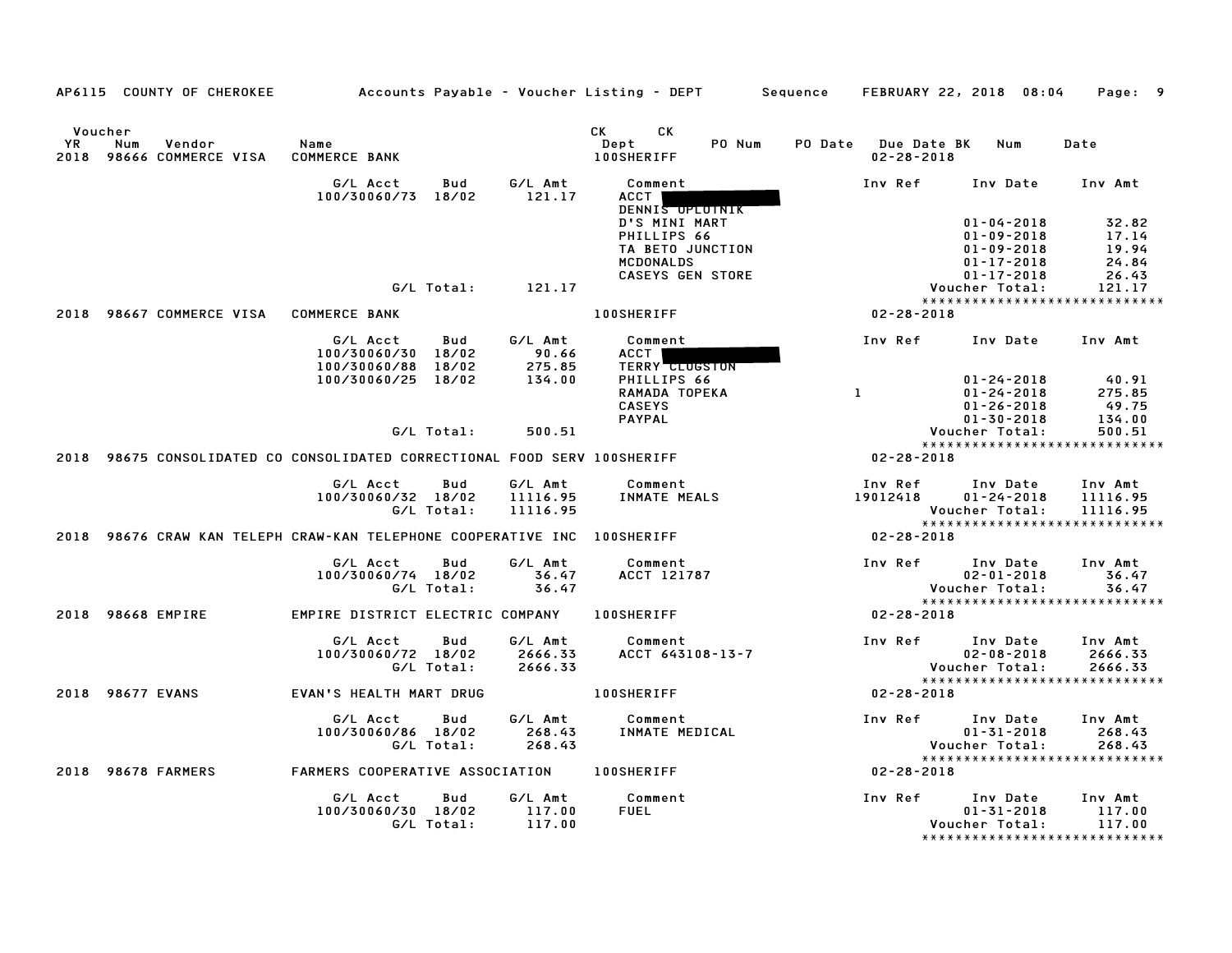|                      |                                               |                                                                                                 | AP6115 COUNTY OF CHEROKEE Accounts Payable - Voucher Listing - DEPT Sequence FEBRUARY 22, 2018 08:04                                                                                                                         |                                               |                       | Page: 10                      |
|----------------------|-----------------------------------------------|-------------------------------------------------------------------------------------------------|------------------------------------------------------------------------------------------------------------------------------------------------------------------------------------------------------------------------------|-----------------------------------------------|-----------------------|-------------------------------|
| Voucher<br><b>YR</b> | Vendor Name<br>Num<br>2018 98679 FULL SERVICE |                                                                                                 |                                                                                                                                                                                                                              | PO Date Due Date BK Num<br>02-28-2018         | CK D                  | CK<br>Date                    |
|                      |                                               |                                                                                                 |                                                                                                                                                                                                                              |                                               |                       |                               |
|                      | 2018 98680 HENRY KRAFT HENRY KRAFT INC        |                                                                                                 | 100SHERIFF 02-28-2018                                                                                                                                                                                                        |                                               |                       |                               |
|                      |                                               | 18/02                                                                                           | G/L Acct Bud G/L Amt Comment Inv Ref Inv Date Inv Amt<br>100/30060/40 18/02 1018.13 LINERS, DETERGENT, T/TISSUE 257975 02-01-2018 565.60                                                                                     |                                               |                       |                               |
|                      |                                               |                                                                                                 | DETERGENT, SANITIZER                                                                                                                                                                                                         |                                               |                       |                               |
|                      |                                               | G/L Total: 1018.13                                                                              | Voucher Total: 1018.13<br>XXXXXXXXXXXXXXXXXXXXXXXXXXXXXXXXXX<br>100SHERIFF 02-28-2018                                                                                                                                        |                                               |                       |                               |
|                      | 2018 98681 KACP                               | KACP                                                                                            |                                                                                                                                                                                                                              |                                               |                       |                               |
|                      |                                               |                                                                                                 |                                                                                                                                                                                                                              |                                               |                       |                               |
|                      |                                               | 2018 98682 KS GAS KANSAS GAS SERVICE 100SHERIFF                                                 |                                                                                                                                                                                                                              |                                               |                       |                               |
|                      |                                               |                                                                                                 | 6/L Acct Bud 6/L Amt Comment Inv Ref Inv Date Inv Amt<br>100/30060/72 18/02 681.12 ACCT 510401545 1674911 36 02-06-2018 681.12<br>6/L Total: 681.12 6/L Total: 681.12 6/L Total: 681.12                                      |                                               |                       |                               |
|                      |                                               |                                                                                                 |                                                                                                                                                                                                                              | $02 - 28 - 2018$                              |                       |                               |
|                      |                                               |                                                                                                 | G/L Acct      Bud      G/L Amt      Comment<br>100/30060/86   18/02      3615.00     INMATES SEEN/JANUARY<br>100/30060/76   18/02         100.00     EMPLOYEES<br>G/L Total:        3715.00                                  |                                               |                       | ***************************** |
|                      | 2018 98687 NATALINIS                          |                                                                                                 | NATALINI'S AUTOMOTIVE 100SHERIFF 100 02-28-2018                                                                                                                                                                              |                                               |                       |                               |
|                      |                                               |                                                                                                 | 6/LAcct Bud 6/LAmt Comment<br>100/30060/25 18/02 33.27 0ILFILTER 660506 02-13-2018 4.57<br>18/02 18/02 AIRFILTER 661070 02-20-2018 10.46<br>661084 02-20-2018 18.24<br>661084 02-20-2018 18.24<br>73.27 Voucher Total: 33.27 |                                               |                       |                               |
|                      |                                               | G/L Total: 33.27                                                                                |                                                                                                                                                                                                                              |                                               | Voucher Total:        | 18.24<br>33.27                |
|                      | 2018 98684 NEWEGG                             | SYNCB/NEWEGG                                                                                    | <b>100SHERIFF</b>                                                                                                                                                                                                            | $02 - 28 - 2018$                              |                       | ***************************** |
|                      |                                               |                                                                                                 | G/L Acct Bud G/L Amt Comment Inv Ref Inv Date Inv Amt<br>100/30060/71 18/02 17.69 LATE CHARGE/CREDIT MEMO 01-28-2018 17.69<br>G/L Total: 17.69 Voucher Total: 17.69                                                          |                                               |                       |                               |
|                      |                                               | 2018 98703 OBERBECK, J JIMMY D OBERBECK 100SHERIFF                                              |                                                                                                                                                                                                                              | $02 - 28 - 2018$                              |                       |                               |
|                      |                                               | G/L Acct  Bud  G/L Amt  Comment<br>100/30060/89  18/02  310.00  TRANSPORT<br>G/L Total:  310.00 |                                                                                                                                                                                                                              | Inv Ref Inv Date Inv Amt<br>02-16-2018 310.00 | Voucher Total: 310.00 | ***************************** |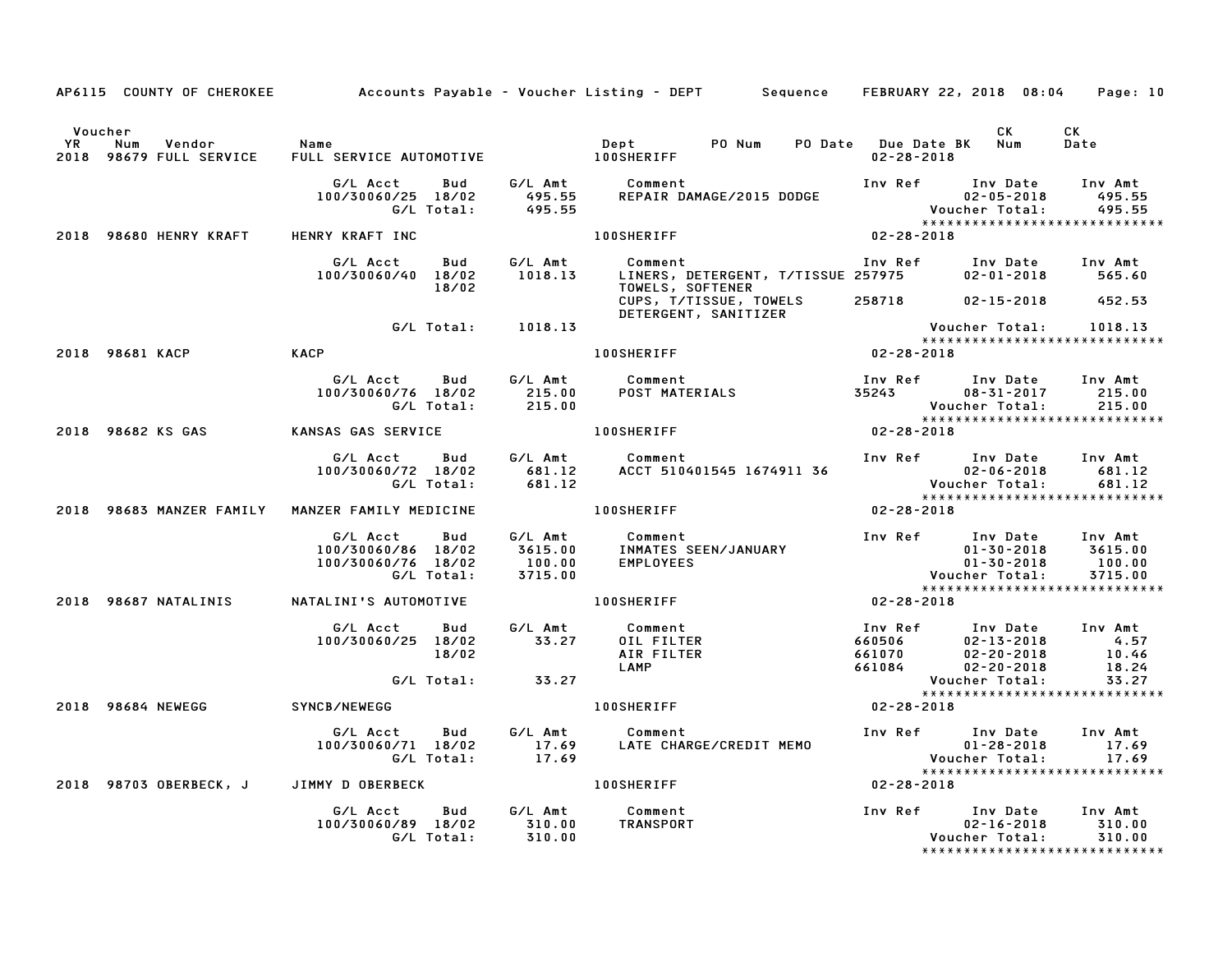| AP6115 COUNTY OF CHEROKEE                            |                                    |                   |                             | Accounts Payable – Voucher Listing – DEPT         Sequence     FEBRUARY 22, 2018  08:04                                                                                                                                                                                     |                                         |                                                                                                                      | Page: 11                                                   |
|------------------------------------------------------|------------------------------------|-------------------|-----------------------------|-----------------------------------------------------------------------------------------------------------------------------------------------------------------------------------------------------------------------------------------------------------------------------|-----------------------------------------|----------------------------------------------------------------------------------------------------------------------|------------------------------------------------------------|
| Voucher<br>YR<br>Num<br>Vendor<br>2018 98685 TOSHIBA | Name<br>TOSHIBA FINANCIAL SERVICES |                   |                             | CK and the set of the set of the set of the set of the set of the set of the set of the set of the set of the set of the set of the set of the set of the set of the set of the set of the set of the set of the set of the se<br>CK<br>PO Num<br>Dept<br><b>100SHERIFF</b> | PO Date Due Date BK<br>$02 - 28 - 2018$ | Num                                                                                                                  | Date                                                       |
|                                                      | G/L Acct<br>100/30060/83 18/02     | Bud<br>G/L Total: | G/L Amt<br>384.96<br>384.96 | Comment<br>COPIER CHARGES                                                                                                                                                                                                                                                   | Inv Ref<br>22077318                     | Inv Date<br>$01 - 31 - 2018$<br>Voucher Total:                                                                       | Inv Amt<br>384.96<br>384.96                                |
| 2018 98686 TURNKEY                                   | TURNKEY CORRECTIONS                |                   |                             | <b>100SHERIFF</b>                                                                                                                                                                                                                                                           | 02-28-2018                              |                                                                                                                      | *****************************                              |
|                                                      | G/L Acct<br>100/30060/37 18/02     | Bud               | G/L Amt<br>2188.53          | Comment<br>PAPER, ENVELOPES, COMB, ETC 114620180131 01-31-2018<br>RELEASE DEBIT CARD FEES<br><b>CANTEEN SALES</b><br>EMAIL CHARGES<br>SMS CHARGED TO INMATE ACCT                                                                                                            | Inv Ref                                 | Inv Date<br>01-31-2018<br>$01 - 31 - 2018$<br>$01 - 31 - 2018$<br>$01 - 31 - 2018$                                   | Inv Amt<br>217.29<br>8.00<br>1774.46<br>142.97<br>45.81    |
|                                                      |                                    | G/L Total:        | 2188.53                     |                                                                                                                                                                                                                                                                             |                                         | Voucher Total:                                                                                                       | 2188.53<br>*****************************                   |
| 2018 98669 TXTAG                                     | <b>TXTAG</b>                       |                   |                             | <b>100SHERIFF</b>                                                                                                                                                                                                                                                           | $02 - 28 - 2018$                        |                                                                                                                      |                                                            |
|                                                      | G/L Acct<br>100/30060/76 18/02     | Bud<br>G/L Total: | G/L Amt<br>25.91<br>25.91   | Comment<br>PAY BY MAIL TOLLS                                                                                                                                                                                                                                                | Inv Ref<br>358707894                    | Inv Date<br>$02 - 13 - 2018$<br>Voucher Total:                                                                       | Inv Amt<br>25.91<br>25.91<br>***************************** |
|                                                      |                                    |                   |                             |                                                                                                                                                                                                                                                                             | <b>DEPT</b>                             | Total:                                                                                                               | 27729.09                                                   |
| 2018 98733 COMMERCE VISA                             | <b>COMMERCE BANK</b>               |                   |                             | <b>100TREAS</b>                                                                                                                                                                                                                                                             | $02 - 28 - 2018$                        |                                                                                                                      |                                                            |
|                                                      | G/L Acct<br>100/30030/88 18/02     | Bud               | G/L Amt<br>37.61            | Comment<br>ACCT 0<br>KATRINA RUSSELL<br>PHILLIPS 66<br>ECONO LODGE                                                                                                                                                                                                          | Inv Ref                                 | Inv Date<br>$01 - 16 - 2018$<br>$01 - 16 - 2018$                                                                     | Inv Amt<br>35.00<br>138.78                                 |
|                                                      |                                    |                   |                             | PANCHOS <sub>2</sub><br><b>SPANGLES</b><br><b>POPEYES</b><br><b>SCHLOTZSKYS</b><br><b>TACO BELL</b><br><b>CASEYS</b>                                                                                                                                                        |                                         | $01 - 17 - 2018$<br>$01 - 17 - 2018$<br>$01 - 17 - 2018$<br>$01 - 18 - 2018$<br>$01 - 18 - 2018$<br>$01 - 18 - 2018$ | 11.34<br>9.05<br>6.94<br>18.20<br>5.68<br>20.00            |
|                                                      |                                    | G/L Total:        | 37.61                       | PLN HOTEL BOOK ONLINE                                                                                                                                                                                                                                                       | CREDIT                                  | Voucher Total:                                                                                                       | 207.38CR<br>37.61                                          |
| 2018 98734 COMMERCE VISA                             | <b>COMMERCE BANK</b>               |                   |                             | <b>100TREAS</b>                                                                                                                                                                                                                                                             | 02-28-2018                              |                                                                                                                      | *****************************                              |
|                                                      |                                    | Bud               | G/L Amt                     |                                                                                                                                                                                                                                                                             | Inv Ref                                 |                                                                                                                      | Inv Amt                                                    |
|                                                      | G/L Acct<br>100/30030/88 18/02     |                   | 145.85                      | Comment<br>ACCT 0<br>REBECCA DUBYNS<br>ECONO LODGE<br><b>DOMINOS</b><br>RIB CRIB<br><b>SCHLOTZKYS</b>                                                                                                                                                                       |                                         | Inv Date<br>$01 - 18 - 2018$<br>$01 - 18 - 2018$<br>01-19-2018<br>$01 - 19 - 2018$                                   | 69.39<br>20.61<br>9.83<br>13.52                            |
|                                                      |                                    | G/L Total:        | 145.85                      | <b>CASEYS</b>                                                                                                                                                                                                                                                               |                                         | $01 - 19 - 2018$<br>Voucher Total:                                                                                   | 32.50<br>145.85<br>*****************************           |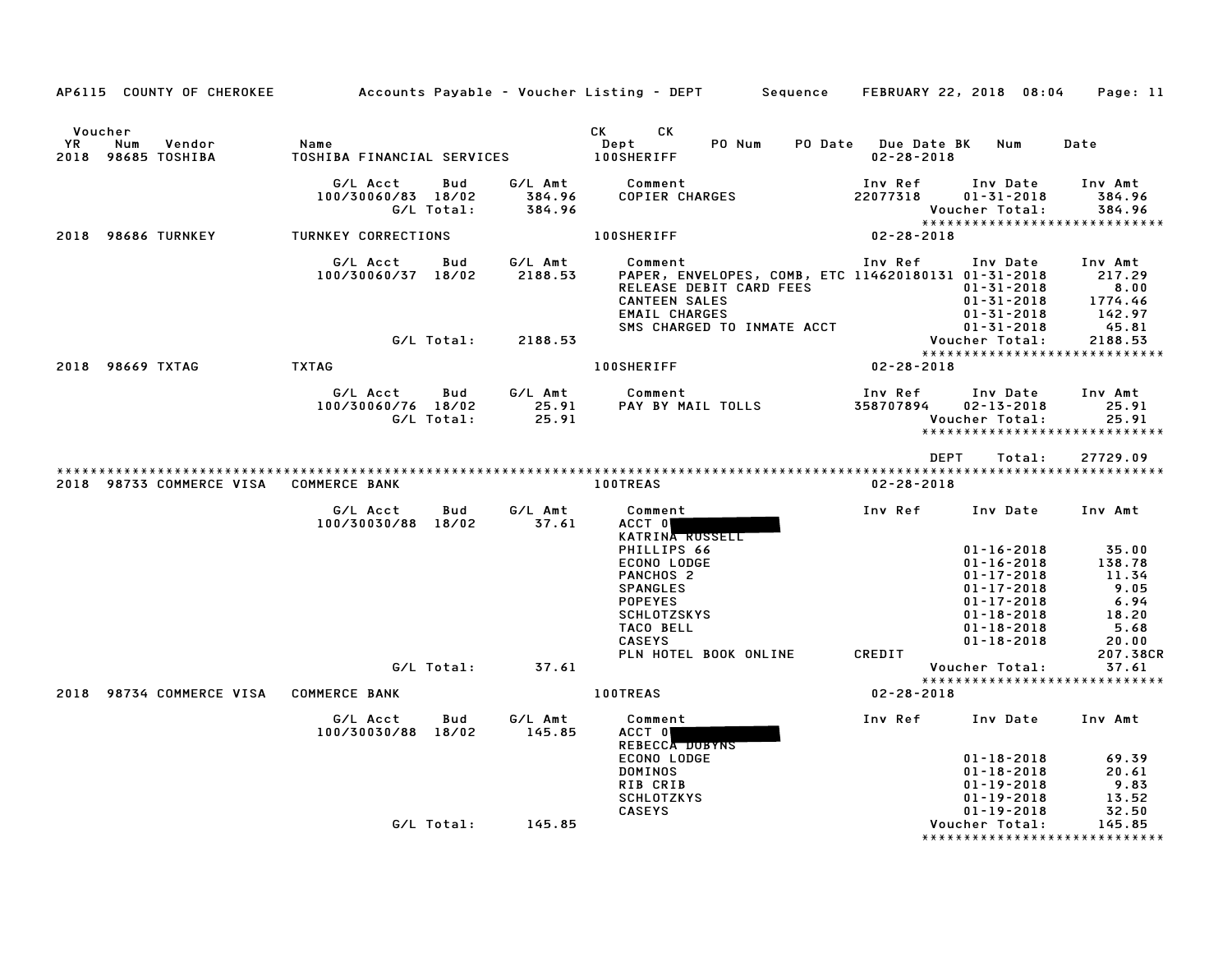| AP6115 COUNTY OF CHEROKEE                                   | Accounts Payable - Voucher Listing - DEPT Sequence FEBRUARY 22, 2018 08:04 |                                      |                                                                                                                              |                                                               |                                                                                            | Page: 12                                                              |
|-------------------------------------------------------------|----------------------------------------------------------------------------|--------------------------------------|------------------------------------------------------------------------------------------------------------------------------|---------------------------------------------------------------|--------------------------------------------------------------------------------------------|-----------------------------------------------------------------------|
| Voucher<br>YR.<br>Num<br>Vendor<br>2018 98735 COMMERCE VISA | Name<br><b>COMMERCE BANK</b>                                               |                                      | CK C<br>CK<br>PO Num<br>Dept<br><b>100TREAS</b>                                                                              | PO Date Due Date BK Num<br>$02 - 28 - 2018$                   |                                                                                            | Date                                                                  |
|                                                             | G/L Acct<br>Bud<br>100/30030/88 18/02                                      | G/L Amt<br>262.74                    | Comment<br>ACCT 0                                                                                                            | Inv Ref Inv Date Inv Amt                                      |                                                                                            |                                                                       |
|                                                             |                                                                            |                                      | <b>GENIE BAYLOR</b><br>HOTEL BOOKING SERV FEE<br><b>CCI HOTEL RECOUNTER</b><br>WOK AND GRILL<br>QUIK SHOP<br><b>SPANGLES</b> |                                                               | $01 - 05 - 2018$<br>$01 - 05 - 2018$<br>$01 - 23 - 2018$<br>$01 - 23 - 2018$<br>01-24-2018 | 7.99<br>140.86<br>13.72<br>39.00<br>7.41                              |
|                                                             |                                                                            |                                      | CHILIS<br><b>POPEYES</b><br>TACO JOHNS<br><b>CASEYS</b>                                                                      |                                                               | $01 - 24 - 2018$<br>$01 - 25 - 2018$<br>$01 - 25 - 2018$<br>$01 - 25 - 2018$               | 16.36<br>6.61<br>8.79<br>22.00                                        |
|                                                             | G/L Total:                                                                 | 262.74                               |                                                                                                                              |                                                               | Voucher Total:                                                                             | 262.74                                                                |
| 2018 98699 CORPORATE                                        | CORPORATE BUSINESS SYSTEMS                                                 |                                      | <b>100TREAS</b>                                                                                                              | $02 - 28 - 2018$                                              |                                                                                            | *****************************                                         |
|                                                             | G/L Acct<br>Bud<br>100/30030/79 18/02<br>G/L Total:                        | G/L Amt<br>62.50<br>62.50            | Comment<br>CONTRACT CHARGES                                                                                                  | Inv Ref Inv Date<br>1696187                                   | $02 - 09 - 2018$<br>Voucher Total:                                                         | Inv Amt<br>62.50<br>62.50                                             |
| 2018 98702 KTA                                              | KANSAS TURNPIKE AUTHORITY 100TREAS                                         |                                      |                                                                                                                              | 02-28-2018                                                    |                                                                                            |                                                                       |
|                                                             | G/L Acct<br>Bud<br>100/30030/88 18/02<br>G/L Total:                        | 19.88                                | G/L Amt Comment<br>19.88 TOPEKA I-470 TOLL CHARGES                                                                           | Inv Ref<br>212460209891 01-26-2018                            | Inv Date<br>Voucher Total:                                                                 | Inv Amt<br>19.88<br>19.88<br>*****************************            |
|                                                             |                                                                            |                                      |                                                                                                                              | DEPT                                                          | Total:                                                                                     | 528.58                                                                |
| 2018 98731 COMPUTER                                         | COMPUTER INFORMATION CONCEPTS                                              |                                      | 103                                                                                                                          | $02 - 28 - 2018$                                              |                                                                                            |                                                                       |
|                                                             | G/L Acct<br><b>Bud</b><br>103/30103/93                                     | 925.00                               | G/L Amt Comment<br>EPSON PRINTER<br>INSTALLATION                                                                             | Inv Ref Inv Date Inv Amt<br>PSI26653                          | $02 - 13 - 2018$                                                                           | 925.00                                                                |
|                                                             |                                                                            | $G/L$ Total: $925.00$                |                                                                                                                              |                                                               | Voucher Total:                                                                             | 925.00                                                                |
| 2018 98696 CORPORATE                                        | <b>CORPORATE BUSINESS SYSTEMS</b>                                          |                                      | 103                                                                                                                          | $02 - 28 - 2018$                                              |                                                                                            |                                                                       |
|                                                             | G/L Acct<br>Bud<br>103/30103/83 18/02<br>G/L Total:                        | G/L Amt<br>52.10<br>52.10            | Comment<br>CONTRACT CHARGES                                                                                                  | Inv Ref Inv Date<br>1697417                                   | $02 - 09 - 2018$<br>Voucher Total:                                                         | Inv Amt<br>52.10<br>52.10<br>*****************************            |
| 2018 98732 OFFICE 0113                                      | OFFICE DEPOT                                                               |                                      | 103                                                                                                                          | $02 - 28 - 2018$                                              |                                                                                            |                                                                       |
|                                                             | G/L Acct<br>Bud<br>103/30103/28<br>100/30050/29 18/02<br>G/L Total:        | G/L Amt<br>257.93<br>54.57<br>312.50 | Comment<br>STAPLER<br>STAPLER, INK<br>STAPLERS                                                                               | Inv Ref<br>105613925001 02-07-2018<br>105613926001 02-07-2018 | Inv Date<br>Voucher Total:                                                                 | Inv Amt<br>276.12<br>36.38<br>312.50<br>***************************** |
|                                                             |                                                                            |                                      |                                                                                                                              | DEPT                                                          | Total:                                                                                     | 1289.60                                                               |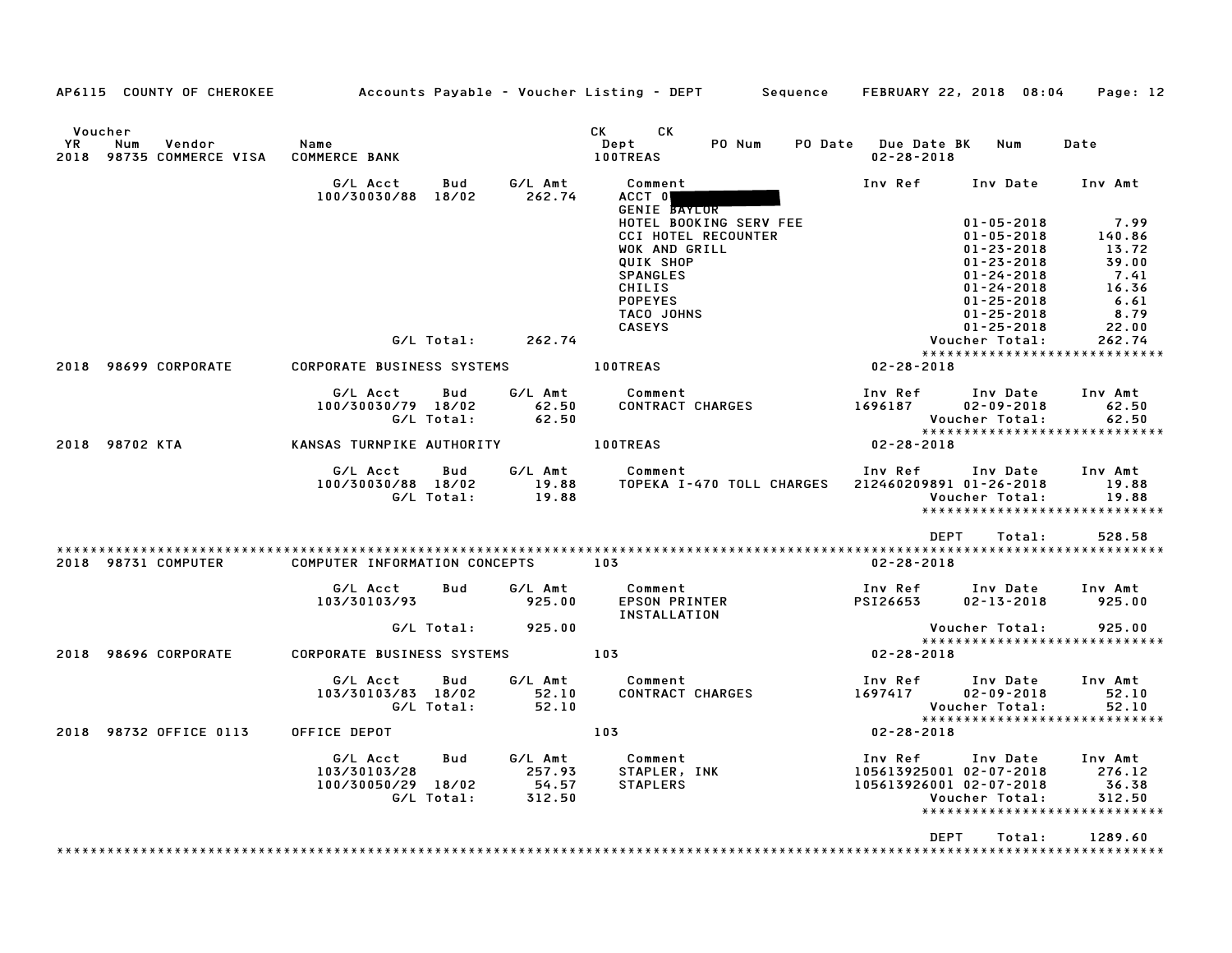|                      |                                                                                                       |                                                                                                            |            |                                              | AP6115 COUNTY OF CHEROKEE Accounts Payable – Voucher Listing – DEPT Sequence FEBRUARY 22, 2018 08:04 |                                         |                                                                                                                                                                       | Page: 13                             |
|----------------------|-------------------------------------------------------------------------------------------------------|------------------------------------------------------------------------------------------------------------|------------|----------------------------------------------|------------------------------------------------------------------------------------------------------|-----------------------------------------|-----------------------------------------------------------------------------------------------------------------------------------------------------------------------|--------------------------------------|
| Voucher<br><b>YR</b> | Num<br>Vendor<br>YR Num Vendor – Name<br>2018 98763 AMERICAN BATTER AMERICAN BATTERY – – – – – 110HWY | <b>Subset Street Street Street Street Street Street Street Street Street Street Street Street Street S</b> |            |                                              | <b>Dept</b><br>PO Num                                                                                |                                         | CK.<br>PO Date Due Date BK Num<br>$02 - 28 - 2018$                                                                                                                    | CK<br>Date                           |
|                      |                                                                                                       | G/L Acct<br>110/30110/79 18/02                                                                             | Bud        | G/L Amt<br>548.00                            | Comment<br>STARTER PARTS<br><b>PARTS</b>                                                             | 17093                                   | Inv Ref      Inv Date<br>$17094$ $02 - 16 - 2018$<br>$02 - 16 - 2018$                                                                                                 | Inv Amt<br>308.00<br>240.00          |
|                      | 2018 98755 ANDERSON, R                                                                                | R NEAL ANDERSON                                                                                            |            | G/L Total: 548.00                            | <b>110HWY</b>                                                                                        | $02 - 28 - 2018$                        | ******************************                                                                                                                                        | 548.00                               |
|                      |                                                                                                       | G/L Acct<br>110/30110/86 18/02<br>G/L Total:                                                               | Bud        | $\begin{array}{c} 40.00 \ 40.00 \end{array}$ | G/L Amt Comment<br>CELL PHONE STIPEND                                                                |                                         | Inv Ref Inv Date Inv Amt<br>Date<br>02-28-2018<br>Youcher Total:                                                                                                      | 40.00<br>40.00                       |
|                      | 2018 98751 APPLE                                                                                      | APPLEMARKET                                                                                                |            |                                              | 110HWY                                                                                               | $02 - 28 - 2018$                        | *****************************                                                                                                                                         |                                      |
|                      |                                                                                                       | G/L Acct Bud<br>110/30110/42 18/02                                                                         | G/L Total: | 15.93                                        | G/L Amt         Comment<br>15.93      CLEANER,<br>15.93<br>CLEANER, SPOONS, SUGAR                    |                                         | Inv Ref Inv Date<br>2121973 02–08–2018<br>Voucher Total:<br>*****************************                                                                             | Inv Amt<br>15.93<br>15.93            |
|                      | 2018 98741 CLEAN                                                                                      | CLEAN THE UNIFORM CO JOPLIN 110HWY                                                                         |            |                                              |                                                                                                      | $02 - 28 - 2018$                        |                                                                                                                                                                       |                                      |
|                      |                                                                                                       | G/L Acct<br>110/30110/42 18/02<br>G/L Total:                                                               | Bud        | 133.44<br>133.44                             | G/L Amt Comment<br>MAT, AIR FRESH, SOAP                                                              | 21261824                                | Inv Ref Inv Date Inv Amt<br>$02 - 12 - 2018$<br>Voucher Total:<br>******************************                                                                      | 133.44<br>133.44                     |
|                      | 2018 98756 COLLINS, P                                                                                 | PATRICK W COLLINS                                                                                          |            |                                              | 110HWY                                                                                               | $02 - 28 - 2018$                        |                                                                                                                                                                       |                                      |
|                      |                                                                                                       | G/L Acct<br>110/30110/86 18/02                                                                             | Bud        | 501.07                                       | G/L Amt Comment<br>CELL PHONE STIPEND<br>MILEAGE                                                     |                                         | Inv Ref Inv Date<br>02-28-2018<br>02-28-2018                                                                                                                          | Inv Amt<br>40.00<br>461.07           |
|                      |                                                                                                       |                                                                                                            | G/L Total: | 501.07                                       |                                                                                                      |                                         | Voucher Total:<br>*****************************                                                                                                                       | 501.07                               |
|                      | 2018 98747 EMPIRE                                                                                     | EMPIRE DISTRICT ELECTRIC COMPANY 110HWY                                                                    |            |                                              |                                                                                                      | $02 - 28 - 2018$                        |                                                                                                                                                                       |                                      |
|                      |                                                                                                       | G/L Acct<br>110/30110/72 18/02 1637.54                                                                     | Bud        |                                              | G/L Amt Comment<br>ELECTRIC                                                                          |                                         | Inv Ref      Inv Date     Inv Amt<br>906398-41-7 02-09-2018 603.34<br>158630-59-0 02-09-2018 416.81<br>854931-63-1 02-09-2018 407.72<br>049852-69-2 02-09-2018 209.67 |                                      |
|                      |                                                                                                       |                                                                                                            |            | G/L Total: 1637.54                           |                                                                                                      |                                         | Voucher Total:<br>*****************************                                                                                                                       | 1637.54                              |
|                      | 2018 98760 HYSPECO                                                                                    | HYSPECO INC                                                                                                |            |                                              | <b>110HWY</b>                                                                                        | $02 - 28 - 2018$                        |                                                                                                                                                                       |                                      |
|                      |                                                                                                       | G/L Acct<br>110/30110/79 18/02 115.37                                                                      | <b>Bud</b> |                                              | G/L Amt Comment<br><b>COUNTER PARTS</b>                                                              |                                         | Inv Ref      Inv Date     Inv Amt<br>B21314-001 02-13-2018<br>B20670-001 02-09-2018                                                                                   | 101.19<br>14.18                      |
|                      | 2018 98738 JOPLIN FREIGHT JOPLIN FREIGHTLINER SALES INC                                               |                                                                                                            |            | G/L Total: 115.37                            |                                                                                                      |                                         | *****************************<br>$02 - 28 - 2018$                                                                                                                     |                                      |
|                      |                                                                                                       |                                                                                                            |            |                                              | 110HWY                                                                                               |                                         |                                                                                                                                                                       |                                      |
|                      |                                                                                                       | G/L Acct<br>110/30110/79 18/02                                                                             | Bud        | G/L Amt<br>451.07                            | Comment<br>MANIFOLD, HARNESS<br>PARTS & LABOR                                                        | Inv Ref<br>52623506<br>171403<br>171391 | Inv Date<br>$02 - 15 - 2018$<br>$02 - 15 - 2018$<br>$02 - 12 - 2018$                                                                                                  | Inv Amt<br>80.95<br>227.88<br>142.24 |
|                      |                                                                                                       |                                                                                                            | G/L Total: | 451.07                                       |                                                                                                      |                                         | Voucher Total:<br>*****************************                                                                                                                       | 451.07                               |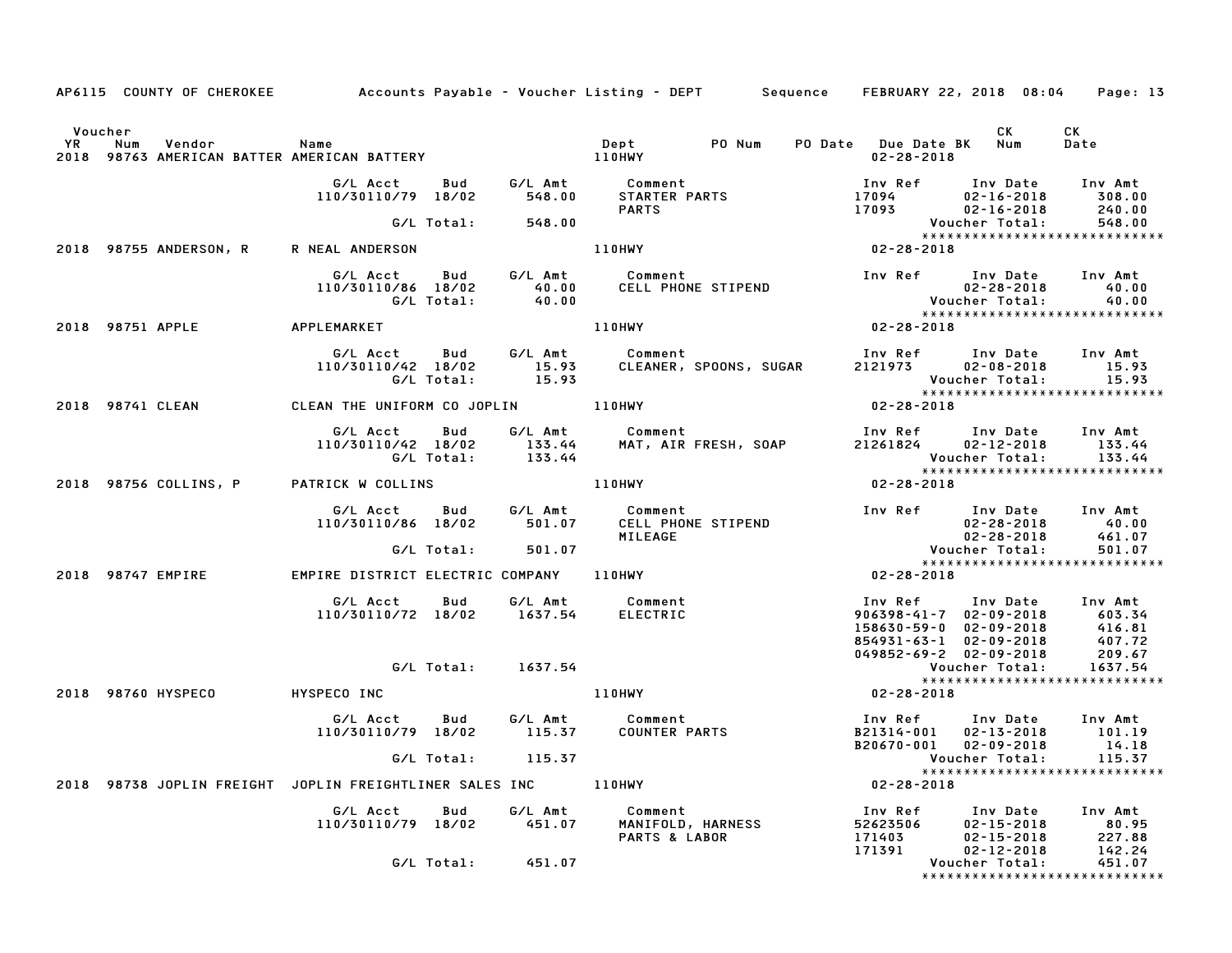|                      | AP6115 COUNTY OF CHEROKEE Accounts Payable – Voucher Listing – DEPT Sequence FEBRUARY 22, 2018 08:04 |                                                                                           |                      |                                                                                              |                                                                                                                                                                      |                                                                                                                                                                                                                                                                          |                       | Page: 14                                                                                     |
|----------------------|------------------------------------------------------------------------------------------------------|-------------------------------------------------------------------------------------------|----------------------|----------------------------------------------------------------------------------------------|----------------------------------------------------------------------------------------------------------------------------------------------------------------------|--------------------------------------------------------------------------------------------------------------------------------------------------------------------------------------------------------------------------------------------------------------------------|-----------------------|----------------------------------------------------------------------------------------------|
| Voucher<br><b>YR</b> | Vendor<br>Num<br>2018 98736 KANSASLAND KANSASLAND TIRE OF PITTSBURG 110HWY                           | Name                                                                                      |                      | Dept PO Num PO Date Due Date BK Num                                                          |                                                                                                                                                                      | 02-28-2018                                                                                                                                                                                                                                                               | CK                    | CK<br>Date                                                                                   |
|                      |                                                                                                      |                                                                                           |                      | G/L Acct  Bud  G/L Amt  Comment<br>110/30110/33  18/02  126.22  TIRES<br>G/L Total:  126.22  |                                                                                                                                                                      | Inv Ref       Inv Date     Inv Amt<br>177754          02-09-2018        126.22                                                                                                                                                                                           | Voucher Total: 126.22 | *****************************                                                                |
|                      | 2018 98754 KIRKLAND                                                                                  | <b>KIRKLAND</b>                                                                           |                      | <b>110HWY</b>                                                                                |                                                                                                                                                                      | $02 - 28 - 2018$                                                                                                                                                                                                                                                         |                       |                                                                                              |
|                      |                                                                                                      | G/L Acct Bud<br>110/30110/79 18/02 61.00<br>G/L Total: 61.00                              |                      | G/L Amt Comment<br>61.00 GAS                                                                 |                                                                                                                                                                      | Inv Ref       Inv Date     Inv Amt<br>359629           02-07-2018           61.00                                                                                                                                                                                        | Voucher Total:        | 61.00<br>01.00 Voucher Total:           61.00<br>*****************************<br>02-28-2018 |
|                      |                                                                                                      |                                                                                           |                      |                                                                                              |                                                                                                                                                                      |                                                                                                                                                                                                                                                                          |                       |                                                                                              |
|                      |                                                                                                      | G/L Acct Bud G/L Amt Comment<br>110/30110/89 18/02 62.50 ONSITE REPAI<br>G/L Total: 62.50 |                      |                                                                                              | Comment<br>ONSITE REPAIR COST EXECUTE 102-06-2018<br>COLORET 102-06-2018<br>COLORET 102-06-2018                                                                      |                                                                                                                                                                                                                                                                          |                       |                                                                                              |
|                      | 2018 98745 MERCY MAUDE6092 MERCY MAUDE NORTON HOSPITAL COLUMBU 110HWY                                |                                                                                           |                      |                                                                                              |                                                                                                                                                                      |                                                                                                                                                                                                                                                                          |                       |                                                                                              |
|                      |                                                                                                      |                                                                                           |                      | G/L Acct  Bud  G/L Amt  Comment<br>110/30110/79  18/02  15.00  NEW HIRE<br>G/L Total:  15.00 |                                                                                                                                                                      |                                                                                                                                                                                                                                                                          |                       |                                                                                              |
|                      | 2018 98753 MFA OIL MFA OIL - NEOSHO 1055 110HWY                                                      |                                                                                           |                      |                                                                                              |                                                                                                                                                                      | $02 - 28 - 2018$                                                                                                                                                                                                                                                         |                       |                                                                                              |
|                      |                                                                                                      | G/L Acct  Bud  G/L Amt  Comment<br>110/30110/31 18/02  3470.25  DIESEL                    |                      |                                                                                              | 1nv Ref 1nv Date 1nv Amt<br>382866 02-06-2018 580.02<br>393839 02-13-2018 580.55<br>393831 02-13-2018 1172.56<br>390431 02-12-2018 1137.12<br>Voucher Total: 3470.25 |                                                                                                                                                                                                                                                                          |                       |                                                                                              |
|                      |                                                                                                      |                                                                                           | G/L Total: 3470.25   |                                                                                              |                                                                                                                                                                      |                                                                                                                                                                                                                                                                          |                       | *****************************                                                                |
|                      | <b>Example 19 MHC</b><br>2018 98764 MHC                                                              |                                                                                           |                      | 110HWY                                                                                       |                                                                                                                                                                      | $02 - 28 - 2018$                                                                                                                                                                                                                                                         |                       |                                                                                              |
|                      |                                                                                                      |                                                                                           |                      | G/L Acct  Bud  G/L Amt  Comment<br>110/30110/79 18/02  53.09  FILTER<br>G/L Total:  53.09    |                                                                                                                                                                      | Inv Ref Inv Date Inv Amt<br>285600795202 02-20-2018 53.09<br>Voucher Total: 53.09                                                                                                                                                                                        |                       |                                                                                              |
|                      | 2018 98750 MIDWEST MINERAL MIDWEST MINERALS 110HWY                                                   |                                                                                           |                      |                                                                                              |                                                                                                                                                                      | $02 - 28 - 2018$                                                                                                                                                                                                                                                         |                       |                                                                                              |
|                      |                                                                                                      | G/L Acct Bud<br>110/30110/35 18/02                                                        |                      | G/L Amt Comment<br>11670.23 ROCK<br><b>ROCK</b>                                              |                                                                                                                                                                      |                                                                                                                                                                                                                                                                          |                       |                                                                                              |
|                      |                                                                                                      | G/L Total:                                                                                | 11670.23             |                                                                                              |                                                                                                                                                                      |                                                                                                                                                                                                                                                                          |                       | *****************************                                                                |
|                      | 2018 98748 NATALINIS                                                                                 | NATALINI'S AUTOMOTIVE                                                                     | <b>110HWY</b>        |                                                                                              |                                                                                                                                                                      | $02 - 28 - 2018$                                                                                                                                                                                                                                                         |                       |                                                                                              |
|                      |                                                                                                      | G/L Acct Bud G/L Amt Comment<br>110/30110/79 18/02 48.91 LAMP                             |                      | <b>PART</b><br><b>PART</b><br><b>ADAPTER</b>                                                 |                                                                                                                                                                      | 100 Ref 100 Date 100 Amt<br>18.24<br>18.24<br>18.24<br>18.24<br>17.49<br>17.22<br>17.22<br>17.22<br>17.22<br>17.22<br>17.22<br>18.91<br>202-20-2018<br>202-20-2018<br>202-20-2018<br>202-20-2018<br>202-20-2018<br>202-20-2018<br>202-20-2018<br>202-20-2018<br>202-20-2 |                       |                                                                                              |
|                      |                                                                                                      |                                                                                           | $G/L$ Total: $48.91$ |                                                                                              |                                                                                                                                                                      |                                                                                                                                                                                                                                                                          |                       |                                                                                              |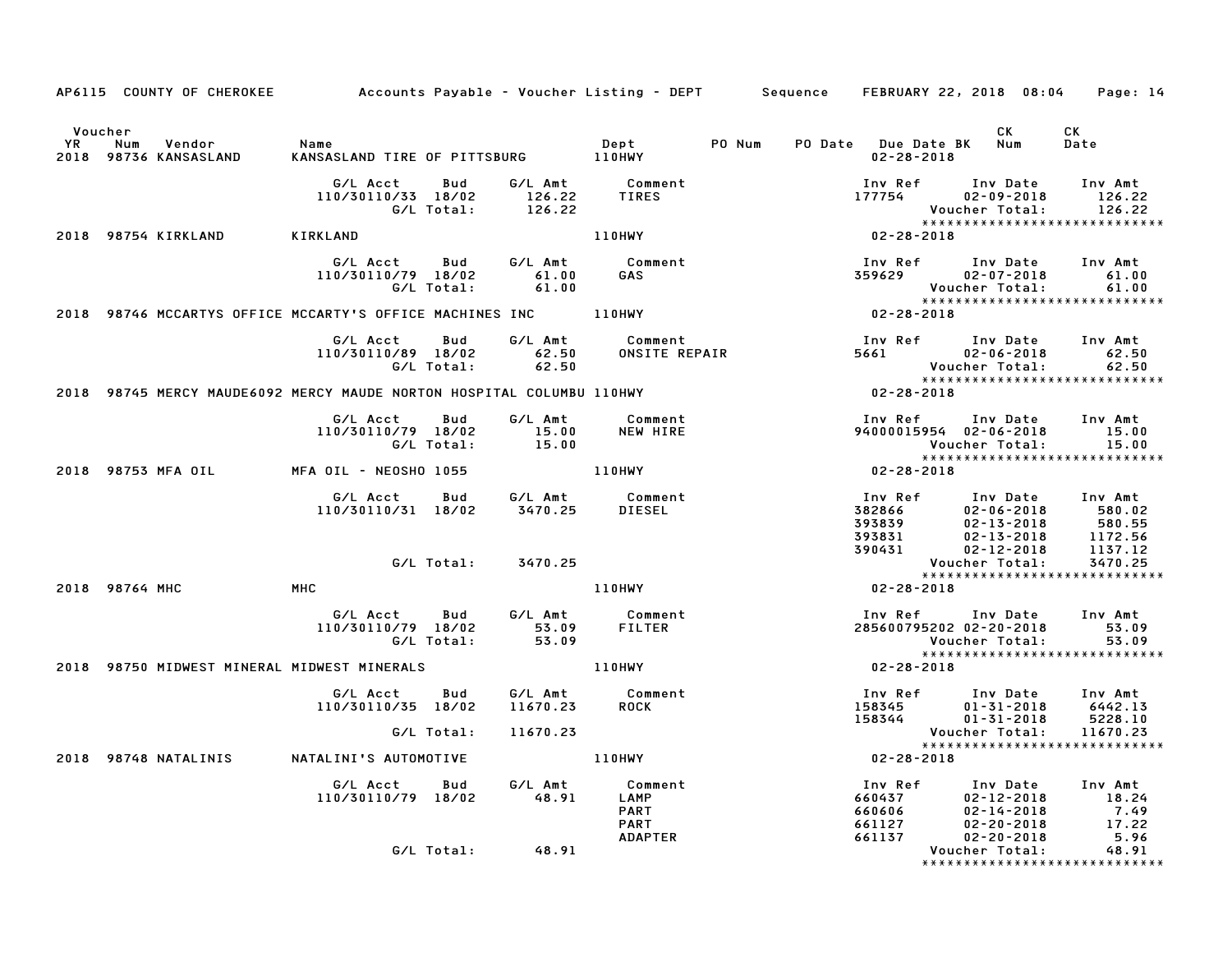|         | AP6115 COUNTY OF CHEROKEE Accounts Payable - Voucher Listing - DEPT Sequence FEBRUARY 22, 2018 08:04 |                                                  |                   |                                                                                                                                                                              |                                                                                                                                                                                                                                                                                          |                                             |                                                                                                                                                                                                                                                                                                 | Page: 15          |
|---------|------------------------------------------------------------------------------------------------------|--------------------------------------------------|-------------------|------------------------------------------------------------------------------------------------------------------------------------------------------------------------------|------------------------------------------------------------------------------------------------------------------------------------------------------------------------------------------------------------------------------------------------------------------------------------------|---------------------------------------------|-------------------------------------------------------------------------------------------------------------------------------------------------------------------------------------------------------------------------------------------------------------------------------------------------|-------------------|
| Voucher | YR Num Vendor – Name<br>2018 98749 NATALINIS – NATALINI'S AUTOMOTIV                                  |                                                  |                   |                                                                                                                                                                              |                                                                                                                                                                                                                                                                                          | PO Date Due Date BK Num<br>$02 - 28 - 2018$ | CK                                                                                                                                                                                                                                                                                              | CK<br>Date        |
|         |                                                                                                      |                                                  |                   |                                                                                                                                                                              | PARTS<br>PARTS<br>PARTS<br>WATER REMOVER<br>TITING<br>"EL FILTER 660064<br>"TING 660084<br>"TING 660084<br>"TING 660190<br>660214<br>660214<br>660213<br>660239<br>660213<br>660339<br>9<br>02-28-2018<br>Inv Ref<br>P<br>TING<br>TING<br>P<br>TING<br>P<br>P<br>TING<br>P<br>P<br>P<br> |                                             | Inv Date<br>$02 - 06 - 2018$                                                                                                                                                                                                                                                                    | Inv Amt<br>101.98 |
|         |                                                                                                      |                                                  |                   |                                                                                                                                                                              |                                                                                                                                                                                                                                                                                          |                                             |                                                                                                                                                                                                                                                                                                 |                   |
|         |                                                                                                      |                                                  |                   |                                                                                                                                                                              |                                                                                                                                                                                                                                                                                          |                                             |                                                                                                                                                                                                                                                                                                 |                   |
|         |                                                                                                      |                                                  |                   |                                                                                                                                                                              |                                                                                                                                                                                                                                                                                          |                                             |                                                                                                                                                                                                                                                                                                 |                   |
|         |                                                                                                      |                                                  |                   |                                                                                                                                                                              |                                                                                                                                                                                                                                                                                          |                                             |                                                                                                                                                                                                                                                                                                 |                   |
|         |                                                                                                      |                                                  |                   |                                                                                                                                                                              |                                                                                                                                                                                                                                                                                          |                                             |                                                                                                                                                                                                                                                                                                 |                   |
|         |                                                                                                      |                                                  |                   |                                                                                                                                                                              |                                                                                                                                                                                                                                                                                          |                                             |                                                                                                                                                                                                                                                                                                 |                   |
|         |                                                                                                      |                                                  |                   |                                                                                                                                                                              |                                                                                                                                                                                                                                                                                          |                                             |                                                                                                                                                                                                                                                                                                 |                   |
|         |                                                                                                      |                                                  |                   |                                                                                                                                                                              |                                                                                                                                                                                                                                                                                          |                                             |                                                                                                                                                                                                                                                                                                 |                   |
|         |                                                                                                      |                                                  |                   |                                                                                                                                                                              |                                                                                                                                                                                                                                                                                          |                                             | $\begin{array}{cccc} 02-06-2018 & 101.96 \\ 02-07-2018 & 4.91 \\ 02-07-2018 & 199.26 \\ 02-08-2018 & 71.88 \\ 02-08-2018 & 1.569 \\ 02-08-2018 & 1.69 \\ 02-09-2018 & 18.18 \\ 02-09-2018 & 123.33 \\ 02-09-2018 & 19.656 \\ 02-10-2018 & 93.96 \\ 02-10-2018 & 93.96 \\ 0$                     |                   |
|         |                                                                                                      |                                                  |                   |                                                                                                                                                                              |                                                                                                                                                                                                                                                                                          |                                             |                                                                                                                                                                                                                                                                                                 | 16.99             |
|         |                                                                                                      |                                                  | G/L Total: 882.43 |                                                                                                                                                                              |                                                                                                                                                                                                                                                                                          |                                             |                                                                                                                                                                                                                                                                                                 | 882.43            |
|         |                                                                                                      |                                                  |                   |                                                                                                                                                                              |                                                                                                                                                                                                                                                                                          |                                             | *****************************                                                                                                                                                                                                                                                                   |                   |
|         | 2018 98752 O'MALLEY O'MALLEY IMPLEMENT CO INC 110HWY                                                 |                                                  |                   |                                                                                                                                                                              |                                                                                                                                                                                                                                                                                          |                                             | $\begin{array}{cccc} 720 & 110 & 100 \\ 659986 & 02 \\ 660074 & 02 \\ 660074 & 02 - 1 \\ 660107 & 02 - 02 \\ 660084 & 02 - 09 - 2 \\ 660190 & 02 - 09 - 2 \\ 660214 & 02 - 09 - 201 \\ 660233 & 02 - 10 - 2018 \\ 660178 & 02 - 09 - 2018 \\ 660178 & 02 - 09 - 2018 \\ 72 - 28 - 2018 & 8 \\ $ |                   |
|         |                                                                                                      | G/L Acct Bud                                     |                   | G/L Amt Comment                                                                                                                                                              |                                                                                                                                                                                                                                                                                          |                                             |                                                                                                                                                                                                                                                                                                 |                   |
|         |                                                                                                      | 110/30110/79 18/02 188.62                        |                   |                                                                                                                                                                              |                                                                                                                                                                                                                                                                                          |                                             |                                                                                                                                                                                                                                                                                                 |                   |
|         |                                                                                                      |                                                  |                   |                                                                                                                                                                              |                                                                                                                                                                                                                                                                                          |                                             |                                                                                                                                                                                                                                                                                                 |                   |
|         |                                                                                                      |                                                  |                   |                                                                                                                                                                              |                                                                                                                                                                                                                                                                                          |                                             |                                                                                                                                                                                                                                                                                                 |                   |
|         |                                                                                                      |                                                  | G/L Total: 188.62 |                                                                                                                                                                              |                                                                                                                                                                                                                                                                                          |                                             | Voucher Total:                                                                                                                                                                                                                                                                                  | 188.62            |
|         | 2018 98743 OVERHEAD OVERHEAD DOOR COMPANY OF SPRINGFIEL 110HWY THE CONTROLLER SERVICE                |                                                  |                   |                                                                                                                                                                              |                                                                                                                                                                                                                                                                                          |                                             | *****************************                                                                                                                                                                                                                                                                   |                   |
|         |                                                                                                      | G/L Acct Bud                                     |                   | G/L Amt Comment                                                                                                                                                              |                                                                                                                                                                                                                                                                                          |                                             |                                                                                                                                                                                                                                                                                                 |                   |
|         |                                                                                                      |                                                  |                   |                                                                                                                                                                              |                                                                                                                                                                                                                                                                                          |                                             |                                                                                                                                                                                                                                                                                                 |                   |
|         |                                                                                                      |                                                  |                   |                                                                                                                                                                              |                                                                                                                                                                                                                                                                                          |                                             |                                                                                                                                                                                                                                                                                                 |                   |
|         |                                                                                                      |                                                  |                   |                                                                                                                                                                              |                                                                                                                                                                                                                                                                                          |                                             |                                                                                                                                                                                                                                                                                                 |                   |
|         | 2018 98740 POWERPLAN POWERPLAN                                                                       |                                                  |                   | 27.80<br>27.80<br>110HWY<br>27.80<br>28-28-2018<br>27.80<br>28-28-2018                                                                                                       |                                                                                                                                                                                                                                                                                          |                                             |                                                                                                                                                                                                                                                                                                 |                   |
|         |                                                                                                      |                                                  |                   | G/L Acct Bud G/L Amt Comment                                                                                                                                                 |                                                                                                                                                                                                                                                                                          |                                             |                                                                                                                                                                                                                                                                                                 |                   |
|         |                                                                                                      | 110/30110/79 18/02 380.59                        |                   | <b>PART</b>                                                                                                                                                                  |                                                                                                                                                                                                                                                                                          |                                             |                                                                                                                                                                                                                                                                                                 |                   |
|         |                                                                                                      |                                                  |                   | KIT                                                                                                                                                                          |                                                                                                                                                                                                                                                                                          |                                             |                                                                                                                                                                                                                                                                                                 |                   |
|         |                                                                                                      |                                                  |                   | HYDRAULIC                                                                                                                                                                    |                                                                                                                                                                                                                                                                                          |                                             |                                                                                                                                                                                                                                                                                                 |                   |
|         |                                                                                                      |                                                  |                   | CREDIT                                                                                                                                                                       |                                                                                                                                                                                                                                                                                          |                                             |                                                                                                                                                                                                                                                                                                 |                   |
|         |                                                                                                      |                                                  |                   |                                                                                                                                                                              |                                                                                                                                                                                                                                                                                          |                                             |                                                                                                                                                                                                                                                                                                 |                   |
|         | 2018 98759 PURCELL PURCELL TIRE & RUBBER COMPANY 110HWY                                              |                                                  |                   |                                                                                                                                                                              | Notellary 2013<br>Specific 102-06-2018<br>Specific 138.40<br>Specific 138.81<br>Specific 138.81<br>Specific 12-14-2018<br>Specific 183.79CR<br>Voucher Total: 380.59<br>Specifical: 380.59<br>Specifical: 380.59<br>Specifical: 380.59<br>Specifical                                     |                                             |                                                                                                                                                                                                                                                                                                 |                   |
|         |                                                                                                      |                                                  |                   |                                                                                                                                                                              |                                                                                                                                                                                                                                                                                          |                                             |                                                                                                                                                                                                                                                                                                 |                   |
|         |                                                                                                      |                                                  |                   | 6/L Acct Bud G/L Amt Comment<br>110/30110/33 18/02 1327.75 TIRES 2622291 02-19-2018 1327.75<br>2622291 02-19-2018 1327.75                                                    |                                                                                                                                                                                                                                                                                          |                                             |                                                                                                                                                                                                                                                                                                 |                   |
|         |                                                                                                      | 110/30110/33 18/02 1327.75<br>G/L Total: 1327.75 |                   |                                                                                                                                                                              |                                                                                                                                                                                                                                                                                          |                                             |                                                                                                                                                                                                                                                                                                 |                   |
|         |                                                                                                      |                                                  |                   |                                                                                                                                                                              |                                                                                                                                                                                                                                                                                          |                                             |                                                                                                                                                                                                                                                                                                 |                   |
|         | 2018 98739 SAFETY SAFETY FIRST SUPPLY CO LLC 110HWY                                                  |                                                  |                   |                                                                                                                                                                              |                                                                                                                                                                                                                                                                                          |                                             |                                                                                                                                                                                                                                                                                                 |                   |
|         |                                                                                                      |                                                  |                   |                                                                                                                                                                              |                                                                                                                                                                                                                                                                                          |                                             |                                                                                                                                                                                                                                                                                                 |                   |
|         |                                                                                                      |                                                  |                   | G/L Acct Bud G/L Amt Comment Inv Ref Inv Date Inv Amt<br>110/30110/42 18/02 15.75 DISPOSABLE GLOVES 18-20387 02-14-2018 15.75<br>G/L Total: 15.75 15.75 Voucher Total: 15.75 |                                                                                                                                                                                                                                                                                          |                                             |                                                                                                                                                                                                                                                                                                 |                   |
|         |                                                                                                      |                                                  |                   |                                                                                                                                                                              |                                                                                                                                                                                                                                                                                          |                                             |                                                                                                                                                                                                                                                                                                 |                   |
|         |                                                                                                      |                                                  |                   |                                                                                                                                                                              |                                                                                                                                                                                                                                                                                          |                                             |                                                                                                                                                                                                                                                                                                 |                   |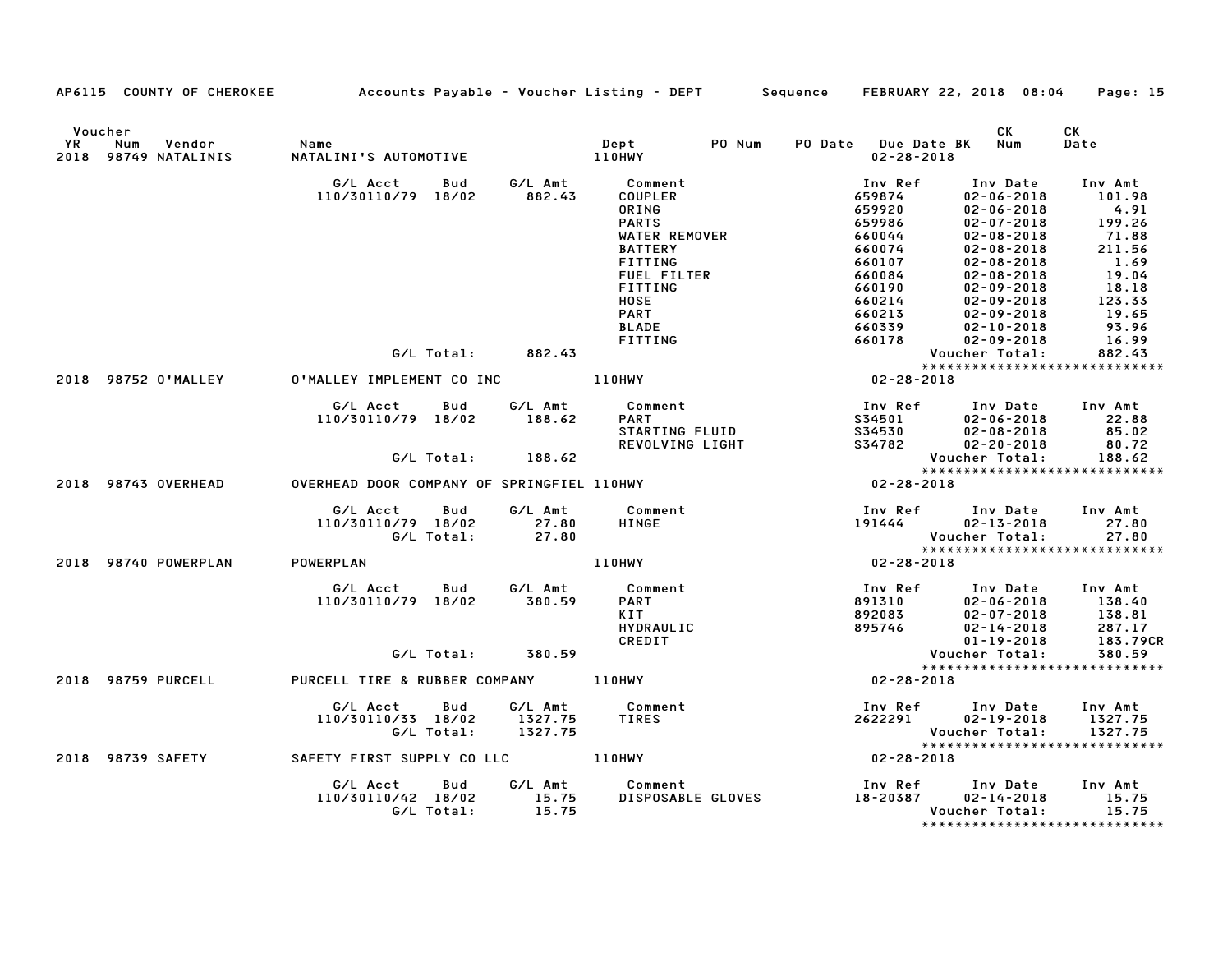| AP6115 COUNTY OF CHEROKEE                                      |                                                             |                               | Accounts Payable – Voucher Listing – DEPT         Sequence     FEBRUARY 22, 2018  08:04                                                                                                                                                                           |                                         |                                                                                 | Page: 16                          |
|----------------------------------------------------------------|-------------------------------------------------------------|-------------------------------|-------------------------------------------------------------------------------------------------------------------------------------------------------------------------------------------------------------------------------------------------------------------|-----------------------------------------|---------------------------------------------------------------------------------|-----------------------------------|
| Voucher<br>YR.<br>Vendor<br>Num<br>98742 WIENEKE CONST<br>2018 | Name<br>WIENEKE CONSTRUCTION COMPANY                        |                               | CK the control of the control of the control of the control of the control of the control of the control of the control of the control of the control of the control of the control of the control of the control of the contr<br>CK.<br>PO Num<br>Dept<br>110HWY | PO Date Due Date BK<br>$02 - 28 - 2018$ | Num                                                                             | Date                              |
|                                                                | G/L Acct<br>Bud<br>110/30110/79 18/02<br>G/L Total:         | G/L Amt<br>5250.00<br>5250.00 | Comment<br>PAD ROAD DRAIN WEST MINERAL 2282                                                                                                                                                                                                                       | Inv Ref                                 | Inv Date<br>$02 - 12 - 2018$<br>Voucher Total:<br>***************************** | Inv Amt<br>5250.00<br>5250.00     |
|                                                                |                                                             |                               |                                                                                                                                                                                                                                                                   |                                         | <b>DEPT</b><br>Total:                                                           | 27022.56                          |
| 2018 98727 ADMIN SERV                                          | ADMINISTRATIVE SERVICES OF KANSAS                           |                               | <b>140HEALTH</b>                                                                                                                                                                                                                                                  | $02 - 28 - 2018$                        |                                                                                 |                                   |
|                                                                | G/L Acct<br>Bud<br>140/30140/21 18/02                       | G/L Amt<br>150.00             | Comment<br>HEALTH DEPT                                                                                                                                                                                                                                            |                                         | Inv Ref Inv Date                                                                | Inv Amt                           |
|                                                                | G/L Total:                                                  | 150.00                        | RENEWAL/SOFTWARE/BILLING                                                                                                                                                                                                                                          |                                         | 00014064 02-16-2018<br>Voucher Total:                                           | 150.00<br>150.00                  |
| 2018 98728 CARDMEMBER                                          | CHASE CARD SERVICES                                         |                               | 140HEALTH                                                                                                                                                                                                                                                         | $02 - 28 - 2018$                        | *****************************                                                   |                                   |
|                                                                |                                                             |                               |                                                                                                                                                                                                                                                                   |                                         |                                                                                 |                                   |
|                                                                | G/L Acct<br>Bud<br>140/30140/93 18/02<br>140/30140/21 18/02 | G/L Amt<br>297.00<br>565.39   | Comment<br>HEALTH DEPT<br>ACCT                                                                                                                                                                                                                                    | Inv Ref                                 | Inv Date                                                                        | Inv Amt                           |
|                                                                |                                                             |                               | INDIGITAL WAVE<br><b>BLUEDOG INK</b>                                                                                                                                                                                                                              |                                         | $02 - 01 - 2018$<br>$01 - 24 - 2018$                                            | 36.00<br>286.18                   |
|                                                                |                                                             |                               | <b>BLUEDOG INK</b><br>IN BERLINGER USA<br>NOODLE SOUP<br><b>AMAZON</b>                                                                                                                                                                                            |                                         | $01 - 25 - 2018$<br>$01 - 29 - 2018$<br>$02 - 02 - 2018$<br>$02 - 10 - 2018$    | 99.94<br>297.00<br>109.50<br>3.88 |
|                                                                |                                                             |                               | <b>AMAZON</b><br><b>AMAZON</b>                                                                                                                                                                                                                                    |                                         | $02 - 13 - 2018$<br>$02 - 14 - 2018$                                            | 26.74<br>3.15                     |
|                                                                | G/L Total:                                                  | 862.39                        |                                                                                                                                                                                                                                                                   |                                         | Voucher Total:<br>*****************************                                 | 862.39                            |
| 2018 98729 NATALINIS                                           | NATALINI'S AUTOMOTIVE                                       |                               | <b>140HEALTH</b>                                                                                                                                                                                                                                                  | 02-28-2018                              |                                                                                 |                                   |
|                                                                | G/L Acct<br>Bud<br>140/30140/25 18/02                       | G/L Amt<br>32.06              | Comment<br>HEALTH DEPT                                                                                                                                                                                                                                            |                                         | Inv Ref Inv Date                                                                | Inv Amt                           |
|                                                                | G/L Total:                                                  | 32.06                         | MOTOR OIL                                                                                                                                                                                                                                                         | 660080                                  | $02 - 08 - 2018$<br>Voucher Total:                                              | 32.06<br>32.06                    |
| 2018 98730 QUALITY PEST                                        | QUALITY PEST CONTROL INC                                    |                               | <b>140HEALTH</b>                                                                                                                                                                                                                                                  | 02-28-2018                              | ******************                                                              |                                   |
|                                                                | G/L Acct<br>Bud<br>140/30140/76 18/02                       | G/L Amt<br>50.00              | Comment<br><b>HEALTH DEPT</b>                                                                                                                                                                                                                                     |                                         | Inv Ref Inv Date                                                                | Inv Amt                           |
|                                                                | G/L Total:                                                  | 50.00                         | MONTHLY SPRAY                                                                                                                                                                                                                                                     | 101574                                  | $02 - 14 - 2018$<br>Voucher Total:                                              | 50.00<br>50.00                    |
| 2018 98762 VERIZON                                             | VERIZON WIRELESS                                            |                               | 140HEALTH                                                                                                                                                                                                                                                         | $02 - 28 - 2018$                        | *****************************                                                   |                                   |
|                                                                | G/L Acct<br>Bud                                             | G/L Amt                       | Comment                                                                                                                                                                                                                                                           |                                         | Inv Ref Inv Date                                                                | Inv Amt                           |
|                                                                | 140/30140/72 18/02                                          | 85.52                         | HEALTH DEPT<br>ACCT                                                                                                                                                                                                                                               |                                         | 9801603403  02-12-2018                                                          | 85.52                             |
|                                                                | G/L Total:                                                  | 85.52                         |                                                                                                                                                                                                                                                                   |                                         | Voucher Total:<br>*****************************                                 | 85.52                             |
|                                                                |                                                             |                               |                                                                                                                                                                                                                                                                   | <b>DEPT</b>                             | Total:                                                                          | 1179.97                           |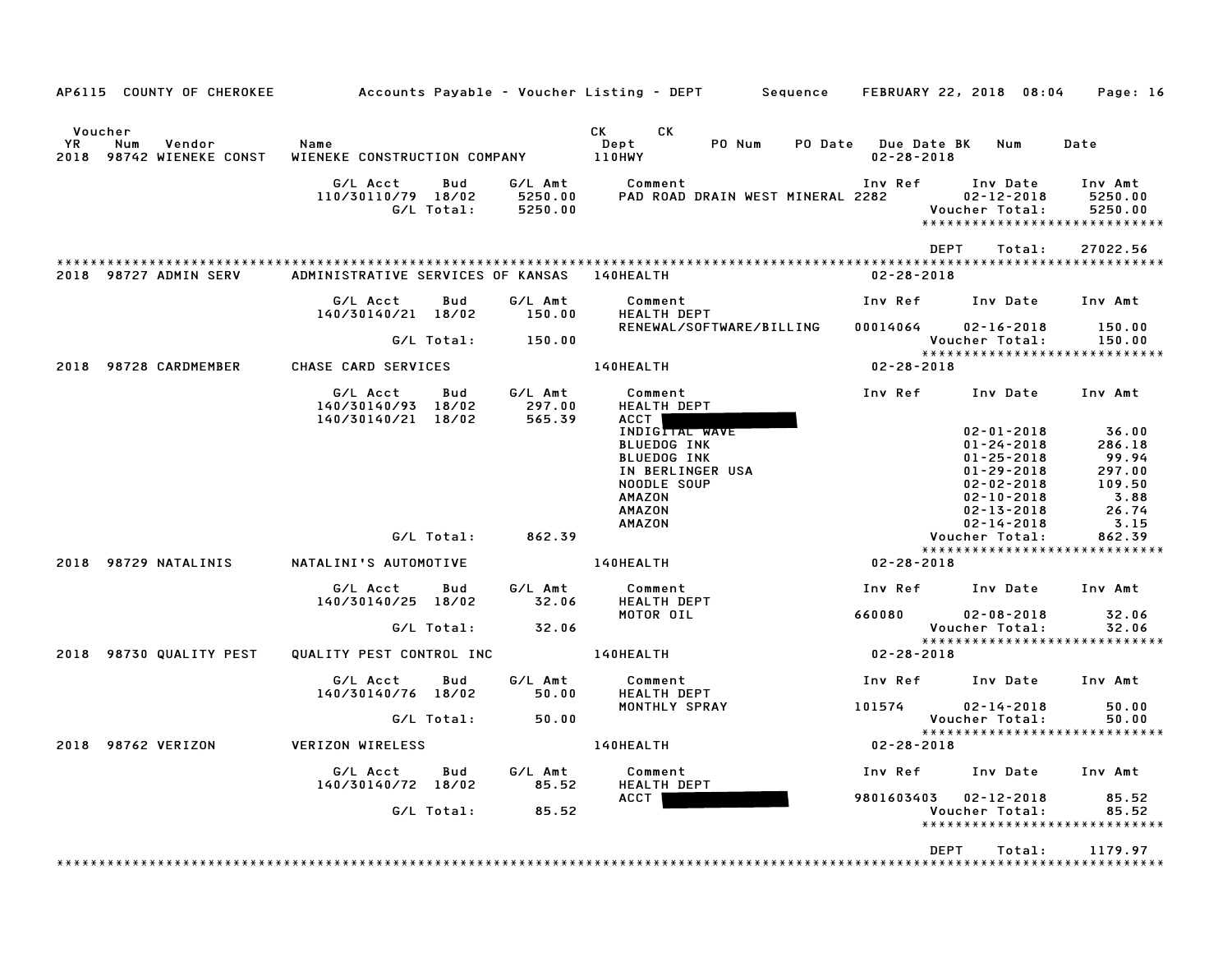| AP6115 COUNTY OF CHEROKEE                              | Accounts Payable – Voucher Listing – DEPT         Sequence     FEBRUARY 22, 2018  08:04 |                   |                             |                                                                                                                                                                                                                                                        |                                                                           |                                         |                                                                      |        | Page: 17                                                     |
|--------------------------------------------------------|-----------------------------------------------------------------------------------------|-------------------|-----------------------------|--------------------------------------------------------------------------------------------------------------------------------------------------------------------------------------------------------------------------------------------------------|---------------------------------------------------------------------------|-----------------------------------------|----------------------------------------------------------------------|--------|--------------------------------------------------------------|
| Voucher<br>YR<br>Num<br>Vendor<br>2018 98688 AT&T 5001 | Name<br>AT&T                                                                            |                   |                             | CK<br>CK and the set of the set of the set of the set of the set of the set of the set of the set of the set of the set of the set of the set of the set of the set of the set of the set of the set of the set of the set of the se<br>Dept<br>224911 | PO Num                                                                    | PO Date Due Date BK<br>$02 - 28 - 2018$ |                                                                      | Num    | Date                                                         |
|                                                        | G/L Acct<br>224/31224/01                                                                | Bud               | G/L Amt<br>900.46           | Comment<br>ACCT 3                                                                                                                                                                                                                                      |                                                                           | Inv Ref                                 | Inv Date<br>$02 - 01 - 2018$<br>$02 - 01 - 2018$                     |        | Inv Amt<br>645.65<br>254.81                                  |
|                                                        |                                                                                         | G/L Total:        | 900.46                      |                                                                                                                                                                                                                                                        |                                                                           |                                         | Voucher Total:                                                       |        | 900.46                                                       |
| 2018 98689 CENTURYLINK2124 CENTURYLINK                 |                                                                                         |                   |                             | 224911                                                                                                                                                                                                                                                 |                                                                           | 02-28-2018                              |                                                                      |        | *****************************                                |
|                                                        | G/L Acct<br>224/31224/01                                                                | Bud               | G/L Amt<br>1131.24          | Comment<br>SUPPORT COVERAGE                                                                                                                                                                                                                            |                                                                           | Inv Ref<br>100825856                    | Inv Date<br>$02 - 01 - 2018$                                         |        | Inv Amt<br>651.74                                            |
|                                                        |                                                                                         | G/L Total:        | 1131.24                     |                                                                                                                                                                                                                                                        |                                                                           | 100826431                               | $02 - 01 - 2018$<br>Voucher Total:                                   |        | 479.50<br>1131.24                                            |
| 2018 98690 STRONGHOLD                                  | STRONGHOLD DATA                                                                         |                   |                             | 224911                                                                                                                                                                                                                                                 |                                                                           | 02-28-2018                              |                                                                      |        | *****************************                                |
|                                                        | G/L Acct<br>224/31224/01                                                                | Bud<br>G/L Total: | G/L Amt<br>110.00<br>110.00 | Comment<br>AGMT SONCIWALL                                                                                                                                                                                                                              |                                                                           | Inv Ref<br>25293                        | Inv Date<br>$02 - 01 - 2018$<br>Voucher Total:                       |        | Inv Amt<br>110.00<br>110.00<br>***************************** |
|                                                        |                                                                                         |                   |                             |                                                                                                                                                                                                                                                        |                                                                           |                                         | <b>DEPT</b>                                                          | Total: | 2141.70                                                      |
| 2018 98692 MERITAIN                                    | MERITAIN HEALTH                                                                         |                   |                             | 260BENEFITS                                                                                                                                                                                                                                            |                                                                           | $02 - 28 - 2018$                        |                                                                      |        |                                                              |
|                                                        | G/L Acct<br>260/30260/15 18/02                                                          | Bud               | G/L Amt<br>53206.49         | Comment<br>GROUP 02438<br>CHEROKEE COUNTY<br><b>MARCH 2018</b>                                                                                                                                                                                         |                                                                           | Inv Ref                                 | Inv Date<br>$02 - 15 - 2018$                                         |        | Inv Amt<br>53206.49                                          |
|                                                        |                                                                                         | G/L Total:        | 53206.49                    |                                                                                                                                                                                                                                                        |                                                                           |                                         | Voucher Total:                                                       |        | 53206.49<br>*****************************                    |
|                                                        |                                                                                         |                   |                             |                                                                                                                                                                                                                                                        |                                                                           |                                         | <b>DEPT</b>                                                          | Total: | 53206.49                                                     |
| 2018 98693 CENTURYLINK2961 CENTURYLINK                 |                                                                                         |                   |                             | 300ELDERLY                                                                                                                                                                                                                                             |                                                                           | $02 - 28 - 2018$                        |                                                                      |        |                                                              |
|                                                        | G/L Acct<br>300/30300/74 18/02                                                          | Bud               | G/L Amt<br>158.16           | Comment<br>ACCT 313571296                                                                                                                                                                                                                              | 313355170                                                                 | Inv Ref                                 | Inv Date<br>$02 - 01 - 2018$<br>$02 - 01 - 2018$                     |        | Inv Amt<br>80.83<br>77.33                                    |
|                                                        |                                                                                         | G/L Total:        | 158.16                      |                                                                                                                                                                                                                                                        |                                                                           |                                         | Voucher Total:                                                       |        | 158.16                                                       |
| 2018 98694 KS GAS                                      | KANSAS GAS SERVICE                                                                      |                   |                             | 300ELDERLY                                                                                                                                                                                                                                             |                                                                           | $02 - 28 - 2018$                        |                                                                      |        | *****************************                                |
|                                                        | G/L Acct<br>300/30300/72 18/02                                                          | Bud<br>18/02      | G/L Amt<br>370.12           | Comment                                                                                                                                                                                                                                                | ACCT 510724504 2014982 18<br>510020083 1175382 00<br>510074383 1179346 45 | Inv Ref                                 | Inv Date<br>$02 - 08 - 2018$<br>$02 - 12 - 2018$<br>$02 - 14 - 2018$ |        | Inv Amt<br>77.43<br>52.08<br>240.61                          |
|                                                        |                                                                                         | G/L Total:        | 370.12                      |                                                                                                                                                                                                                                                        |                                                                           |                                         | Voucher Total:                                                       |        | 370.12                                                       |
|                                                        |                                                                                         |                   |                             |                                                                                                                                                                                                                                                        |                                                                           |                                         |                                                                      |        | *****************************                                |
|                                                        |                                                                                         |                   |                             |                                                                                                                                                                                                                                                        |                                                                           |                                         | <b>DEPT</b>                                                          | Total: | 528.28                                                       |